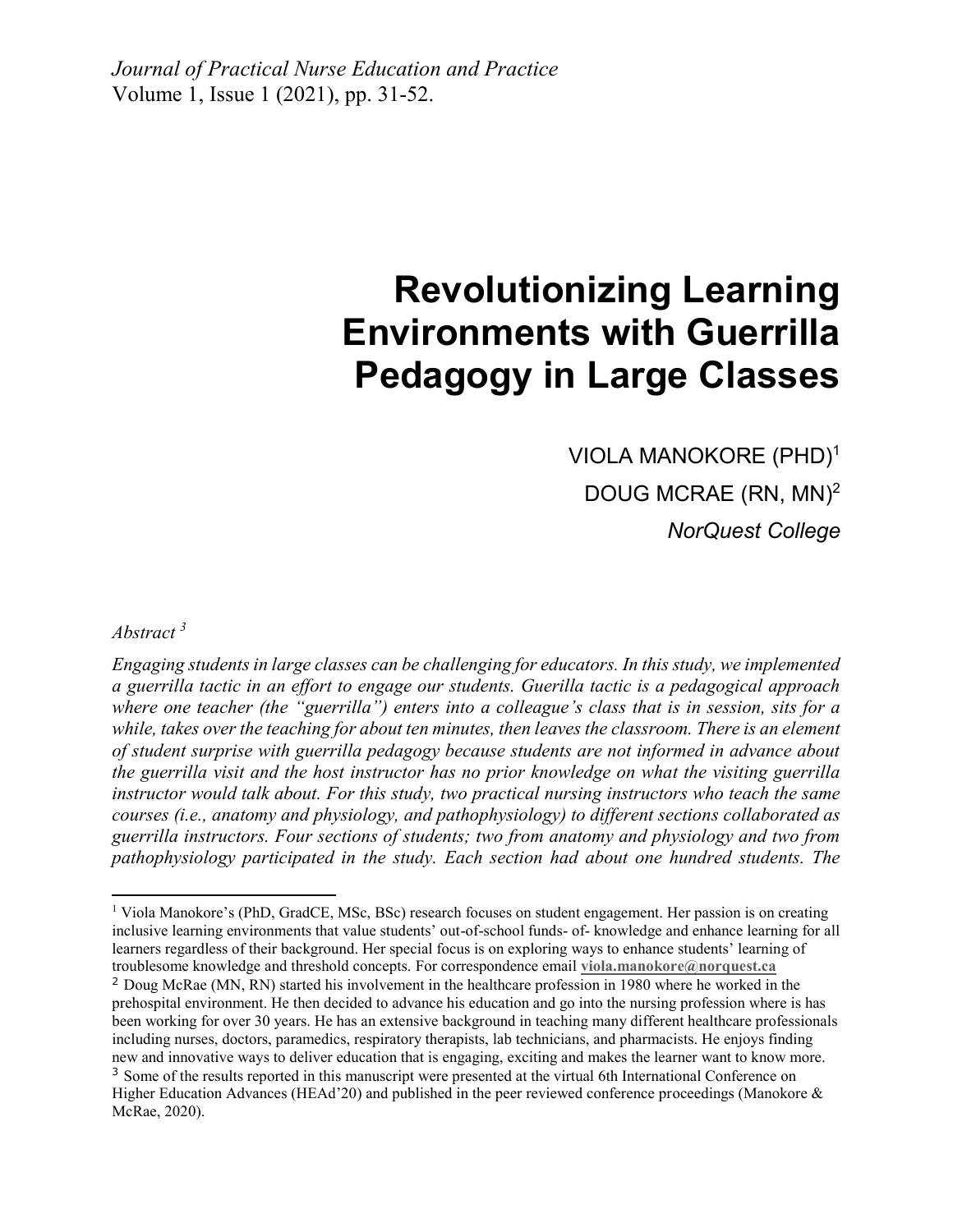*disruptive guerrilla pedagogy was implemented during the 2019 winter semester. At the end of the semester, students completed a survey about their experiences that had both Likert scale and openended questions. The instructors critically reflected on their experiences. Thematic analysis and descriptive statistics were used to analyze the data. Overall, students and the instructors had positive experiences with the instructional strategy. In our reflective analysis, we answer Hutchings's (2000) taxonomy of scholarship of teaching and learning (SoTL) inquiry questions. We found that students appreciated being exposed to two experts who have different instructional strategies. Educators have to trust and respect their peers in ways that allow them to be vulnerable and enhance their practice. The surprise and instructor collaboration brought by guerrilla pedagogy enhanced students' engagement in large classes.*

**Keywords:** collaboration, disruptive pedagogy, guerrilla pedagogy, students' experiences, team teaching

## **REVOLUTIONIZING LEARNING ENVIRONMENTS WITH GUERRILLA PEDAGOGY IN LARGE CLASSES**

It is important for educators to create engaging learning environments in order to enhance students' learning. Issues related to student engagement can be challenging in large classes typical of higher education environments. Consequently, educators who find themselves in large classes often try new ideas that might enhance their professional practice and improve students' engagement and learning. Learning collaboratively with and from peers is another way for educators to enhance their practice. However, coteaching is not as common in higher education as it is in K–12 (Lock et al., 2018). In higher education, peer collaboration is mainly through research. In this study, we revolutionized our learning environments in an effort to improve student engagement as we implemented an unconventional pedagogical strategy known as guerrilla tactics: a pedagogical strategy in which an instructor visits a colleague's class while it is in session, temporarily takes over the instruction for about ten minutes, then leaves. This paper explores both students' and instructors' experiences with guerrilla pedagogy as we highlight the pros and cons of this revolutionary pedagogical strategy.

Educators often engage in the scholarship of teaching and learning (SoTL) in an effort to find ways of enhancing students' learning. In addition, educators try different kinds of teaching strategies and reflect on their practice as they identify what works in their own contexts. According to Hutchings (2000), every profession is defined by the kinds of questions practitioners ask; the same is true of the discipline of SoTL. Hutchings' (2000) taxonomy of SoTL inquiry questions divide questions into the following four main categories:

1. **What works:** These kinds of inquiry questions are related to the concept of evidence-based practice where educators seek evidence with regard to effectiveness of instructional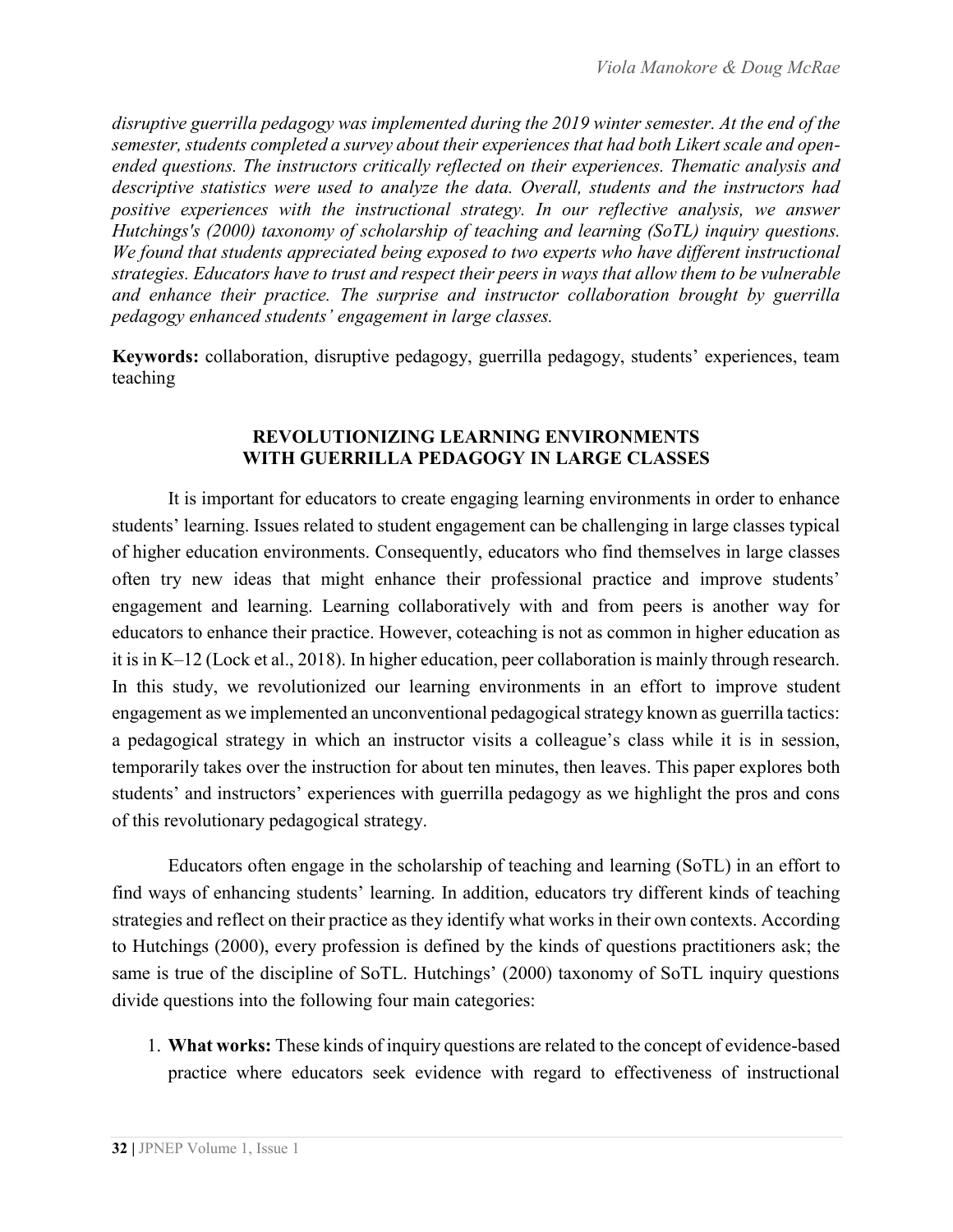approaches. In our study, we were interested in whether guerilla pedagogy would enhance students' engagement in large classes.

- 2. **What is:** These kinds of questions focus on describing different teaching approaches and not necessarily the effectiveness of the strategies. In this study, we provide a detailed description of what guerrilla pedagogy entails. We describe what guerrilla instructional approach is and share students' and instructors' experiences with it.
- 3. **Visions of the impossible:** These are the questions that focus mainly on goals for teaching and learning. The goals could include both what is already known and what is unknown. In this study, our goal was to find ways of engaging students and making learning interesting and memorable in a large class setting.
- 4. **Formulating new conceptual framework:** These kinds of questions focus on building theories and frameworks for SoTL. Our current study was not designed to develop or build a theory or framework of teaching or learning. Our instructional strategy was formulated around the framework of a novel idea: the of guerrilla method of teaching.

Collaborative or team teaching is another way of engaging in SoTL. There is no single definition of what this kind of teamwork looks like. As a result, there are many models of team teaching. In some models of collaborative teaching, instructors collaborate on the evaluation of learners (e.g., Yanamandram & Noble, 2006). In other models, instructors collaborate during planning and instruction (e.g., Lock et al., 2018; Yanamandram & Noble, 2006; Zhang & Keim, 1993). When educators plan together, they also agree on content to be taught, materials to be used, and how the content will be delivered and who does what and when. Unlike other forms of collaborative teaching, however, guerrilla pedagogy does not require team planning or agreements on what the other teacher will do. As a result, guerilla instruction is a collaborative strategy that could save on planning time.

Yanamandram and Noble (2006) highlight four elements that are important in team teaching:

1. The first element suggests that in team teaching, the instructors also learn just as much as their students. As pointed out by Gabelnick et al. (1990; cited in Yanamandram & Noble, 2006), the interactions between collaborating instructors strengthen their expertise as lifelong learners and professional practitioners. When the guerilla instructor watches the host instructor interact with students (and, vice versa, whem the host watches the guerilla), professional learning also takes place.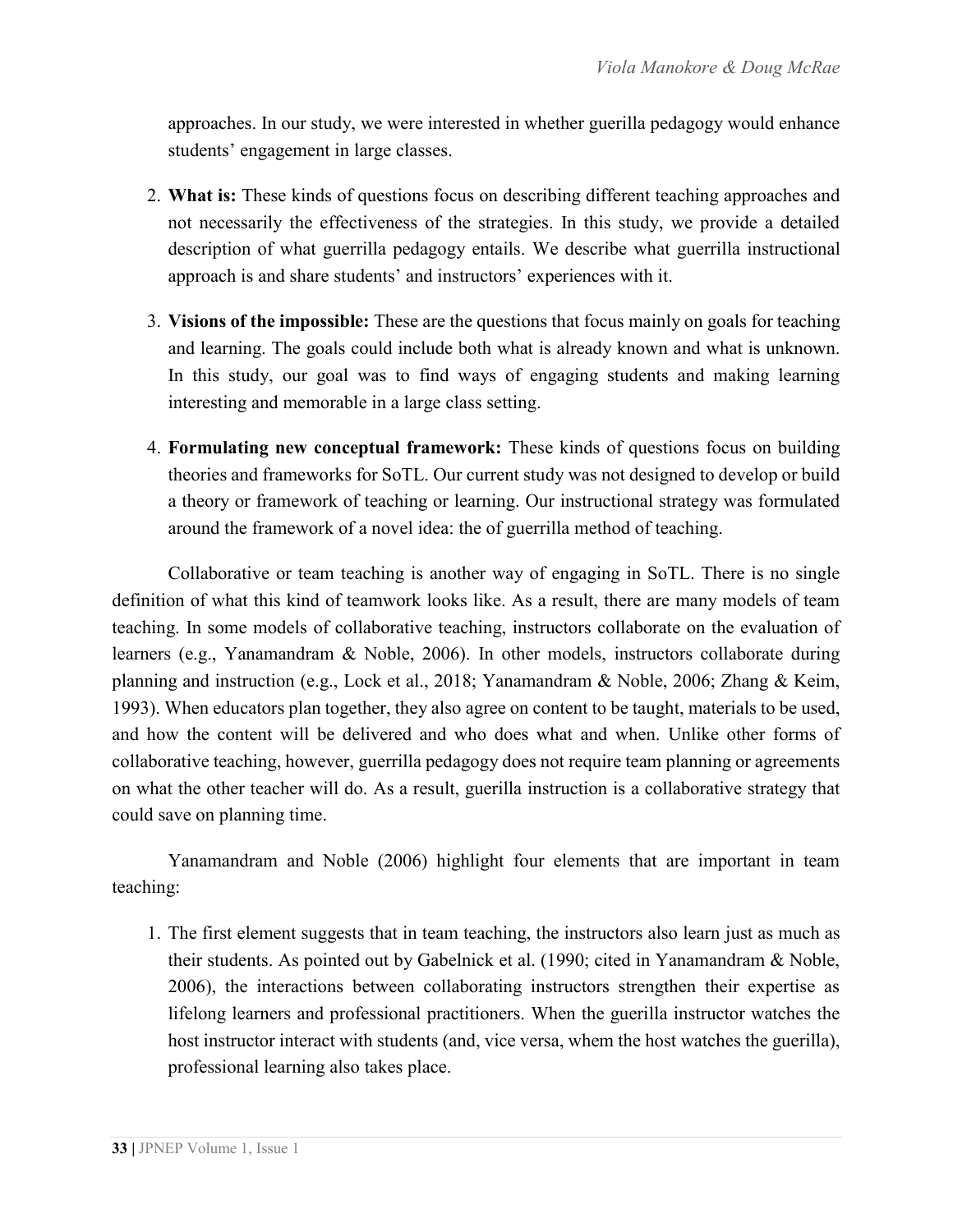- 2. The second element supports the argument that students are active participants who engage with their peers as well as their collaborating instructors. As active participants, there is a possibility of co-construction on knowledge between instructors and students—a process that helps students to take responsibility of their own learning.
- 3. The third element alludes to the issues of autonomy and interdependence of the instructors involved in team teaching. Yanamandram and Noble (2006) argue that collaborating instructors should be able to compromise, share power, and be open to learning from their peers.
- 4. The fourth element is about inspiring both the students and teachers involved in collaborative teaching and learning; both teachers and students can be inspired as they are surprised by the joy of the intellectual activity (Rinn &Weir, 1984, cited in Yanamandram & Noble, 2006). The guerrilla tactic is full of surprises for both students and instructors and that could be inspiring.

According to Weems (2013), guerrilla pedagogy "is a form of engagement that makes use of a wide range of strategies, tactics, and missives toward the aim of reterritorializing both the academy and what counts as knowledge production" (p. 51). There is an element of ownership when it comes to the learning environment. Educators often throw around terms like my class, my students, my lesson, and so on. It is common norm and knowledge that teachers close their doors when teaching, to minimize distractions or for other reasons. This sense of propriety leads us to refer to classrooms, in some cases, as territories. However, institutionalized norms, boundaries of knowledge, and knowledge production should be challenged and questioned in order to create robust learning environments (Spivak, 2012). By entering into a colleague's classroom, or territory, the guerrilla strategy challenges teaching and learning norms where the class teacher and their students typically occupy the territory.

According to Weems (2013), the attributes of guerrilla pedagogy include "performativity, surprise and responsibility" (p. 52). As professionals, educators have moral, ethical and educational responsibilities to facilitate learning- another critical element of guerrilla pedagogy (Manokore & McRae, 2020; Weems, 2013) and is enhanced by the elements of performativity and surprise. Performativity embraces the idea that teaching is like stage performance in the classroom; participants have "prescribed roles and rituals" (Weem, 2013, p. 54). The term performance is also loaded with expectations and indicators of the quality of the execution, and there are expectations from both students and instructors in a learning environment.

Surprise is another key element of the guerrilla tactics pedagogy. According to Weems (2013), "surprise is a key feature of education because learning must 'surprise the very subjectivity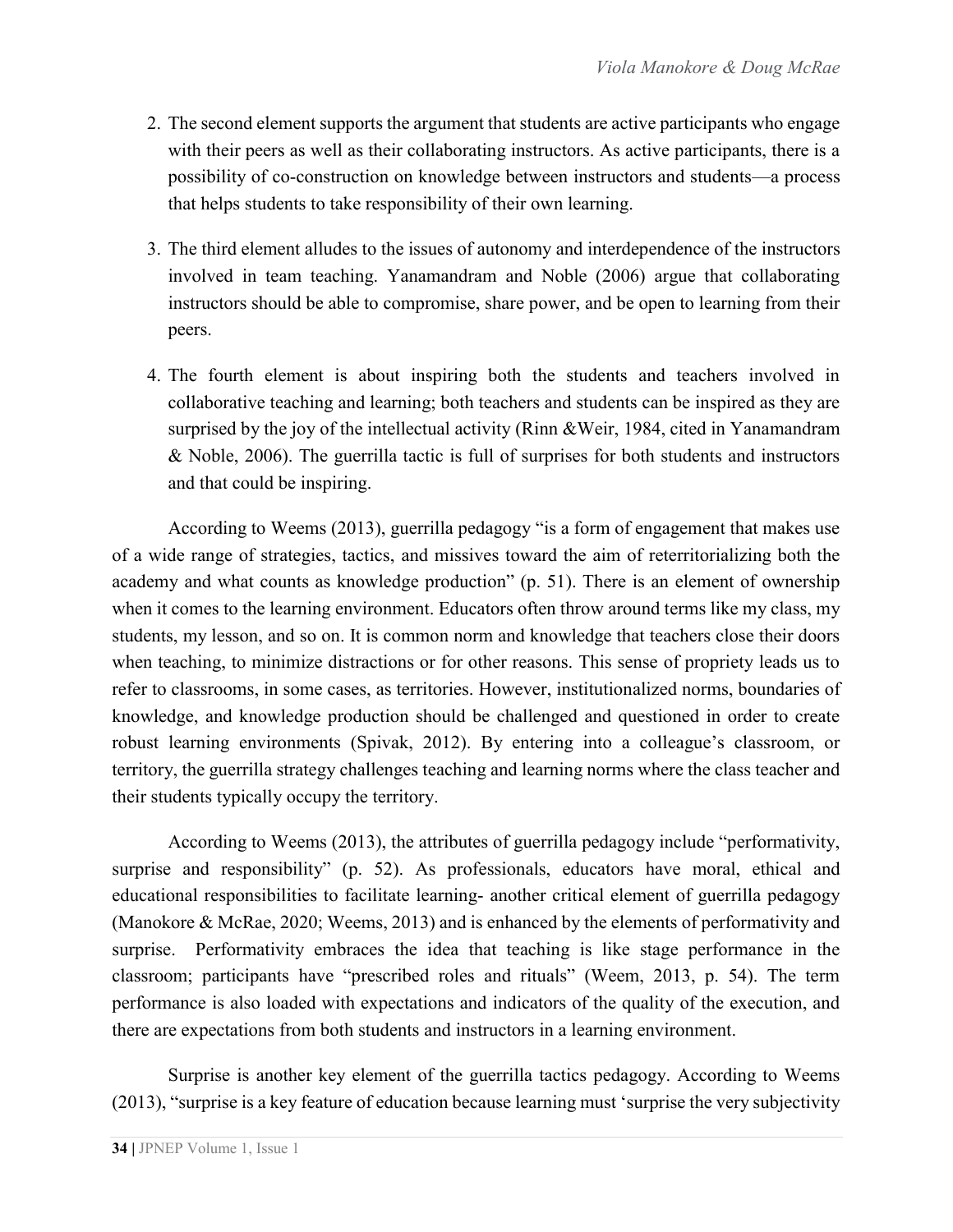of the subject'" (p. 55). Surprises create memorable experiences and could help learners remember what they learned during the surprise. With guerrilla tactics pedagogy, both the entrance of the guerrilla instructor and the unannounced performance surprises students. Not knowing what is coming next creates suspense and surprise for both students and the host instructor. Not knowing when the guerrilla will "attack" also creates a sense of apprehension on the part of the host instructor. The host instructor is further surprised by the guerilla instructor's the presentation because there is no prior communication about what will be covered.

The main objective of the study was to explore instructors' and students' experiences with guerrilla tactics pedagogy. In line with attributes of SoTL, we wanted to explore what works, envision revolutionized learning environments, and formulate feasible ways of implementing guerrilla tactics pedagogy in large classes. This paper reports on the findings of the study.

## **METHODS**

The two collaborating educators involved in this study—who are also the authors of this paper—have been teaching partners for more than eight years. As teaching partners, we often brainstorm how to engage our students in ways that enhance their learning. In this study, we decided to take our collaboration to another level using guerilla tactics instructional strategy. Prior to this study, we had filled in for the other instructor when they we away. In that instance, we planned together and then teach the same class on different days and students' feedback we received then was phenomenal. That was the time we discovered that student do appreciate our teaching styles and collaboration. In this study, we decided to implement guerilla strategies that would surprise students. We collected students' feedback on their experiences after the implementation of the study and also critically reflected on our own experiences.

## **Study Context**

The study was carried out at a community college in the department of practical nursing. Students enrolled in the two courses (four sections) taught by the two guerrilla collaborators during the winter 2019 semester participated in the study. The two courses were human anatomy and physiology (ANPH), and pathophysiology for healthcare professionals. Each instructor taught one section of each of the two courses. The typical enrolment in each is section was about 100 students.

## **Ground Rules for Guerrilla Teaching**

Anderson and Fierstein (2018) described guerrilla teaching as an unconventional approach that is designed to achieve conventional, powerful learning dynamics. In this study, the guerrilla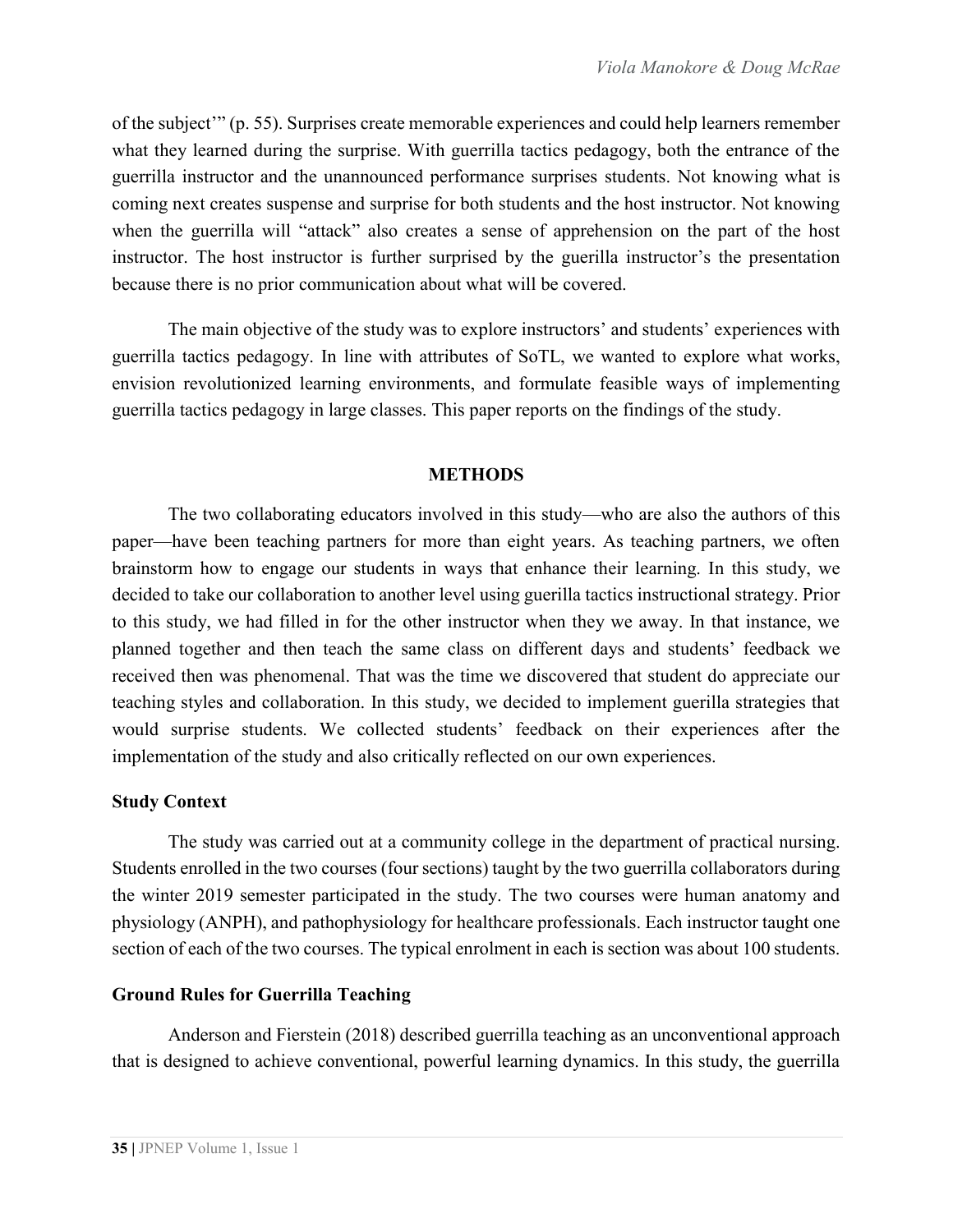was the instructor who visited/attacked their colleague's (host instructor) class. Figure 1 depicts the steps of the guerrilla tactic instruction approach.

**Figure 1:** Description of Guerrilla Instruction.



*Note.* Adapted from Anderson & Fierstein (2018); Manokore & McRae (2020).

As shown in Figure 1, each visit lasted for about 15 minutes: 5 minutes to get acclimatized and understand the flow of the class discussion, and 10 minutes of taking over the instruction. The entrance to class and takeover of the instructions was just as "dramatic" as the exit without announcement. Though the host instructor would know the day the guerrilla instructor may visit because they signalled the days they were open to have a guerrilla "attack," the host would not know the date or time of the guerilla instructor's arrival nor the concepts they would share with the class. Each class was visited four times by the guerrilla instructor throughout the winter 2019 semester.

#### **Student Participants**

The implementation of the guerrilla tactics teaching style was meant to be a surprise to the students. As a result, students were not aware of the strategy before experiencing the teaching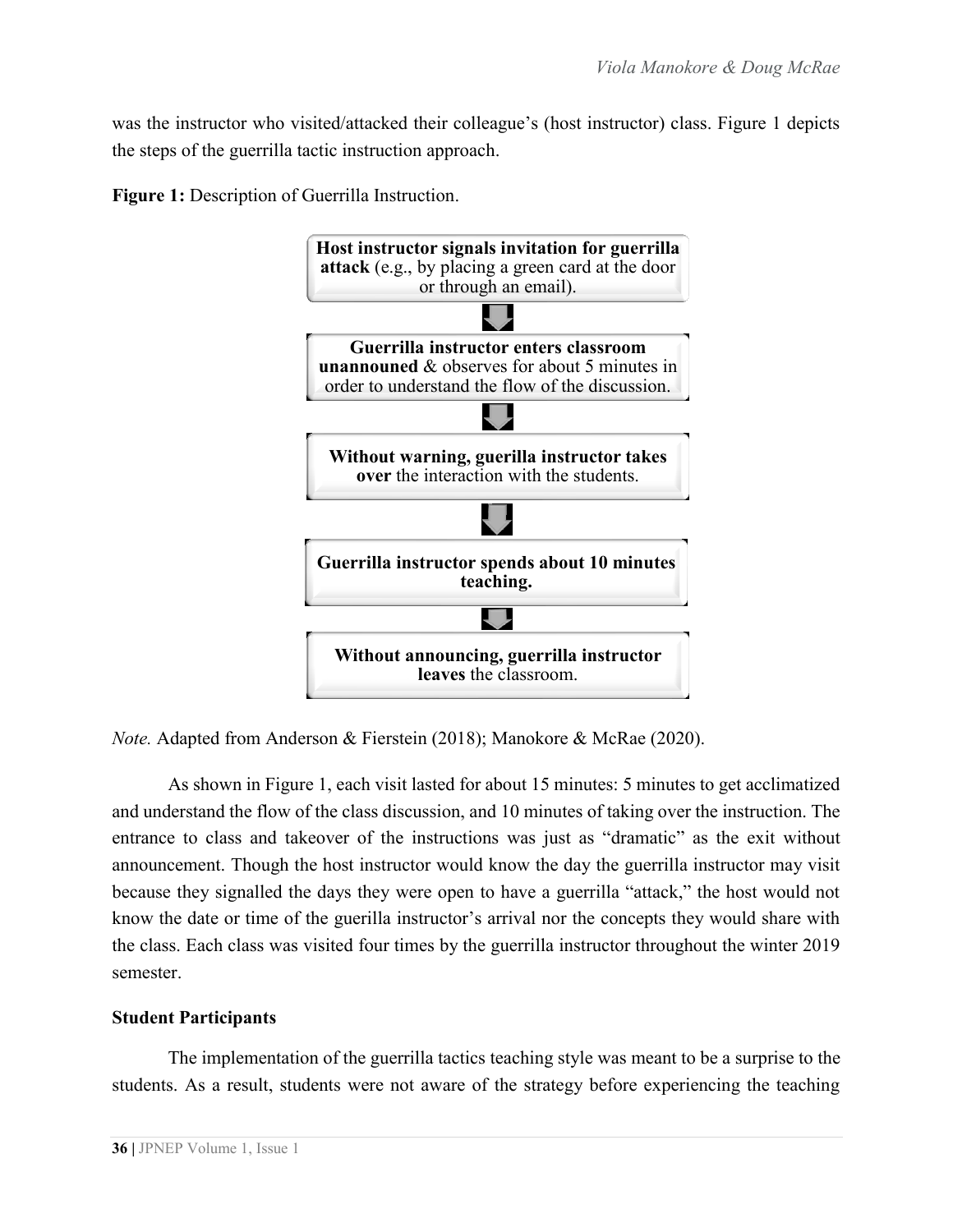approach. Practical nursing students enrolled in the courses taught by the collaborating instructors were invited to provide feedback on their experiences with the guerrilla tactics teaching strategy. Students who consented to providing feedback completed an online survey that included a fourpoint Likert scale survey, yes/no and open-ended questions. The open-ended questions provided qualitative data that became the main sources of evidence to support claims made in this manuscript. A total of 28 students completed the survey and provided feedback. As a result, the main source of the data in this paper is from their open-ended qualitative part of the feedback survey.

## **Instructor Participants and DEAL Reflection Model**

Each collaborating instructor has more than fifteen years of experience as educators in post-secondary settings. During implementation, we also documented our critical reflections on how we felt during the process and our perspectives on how the students responded to the disruption of the guerrilla tactics instruction. According to Brookfield (2017), critical reflection helps to increase awareness of one's practice from different vantage points as possible. Brookfield argued that, as a result of critical reflections, instructors may also look to peers for mentoring, advice, and feedback. During the implementation of the study, we also had the opportunity to learn different instructional strategies from each other and to reflect on how our students were responding and interacting with the guerrilla instructor in ways that enhance professional practice.

**Figure 2:** The DEAL Critical Reflection Model.



*Note.* Adapted from Ash & Clayton (2009).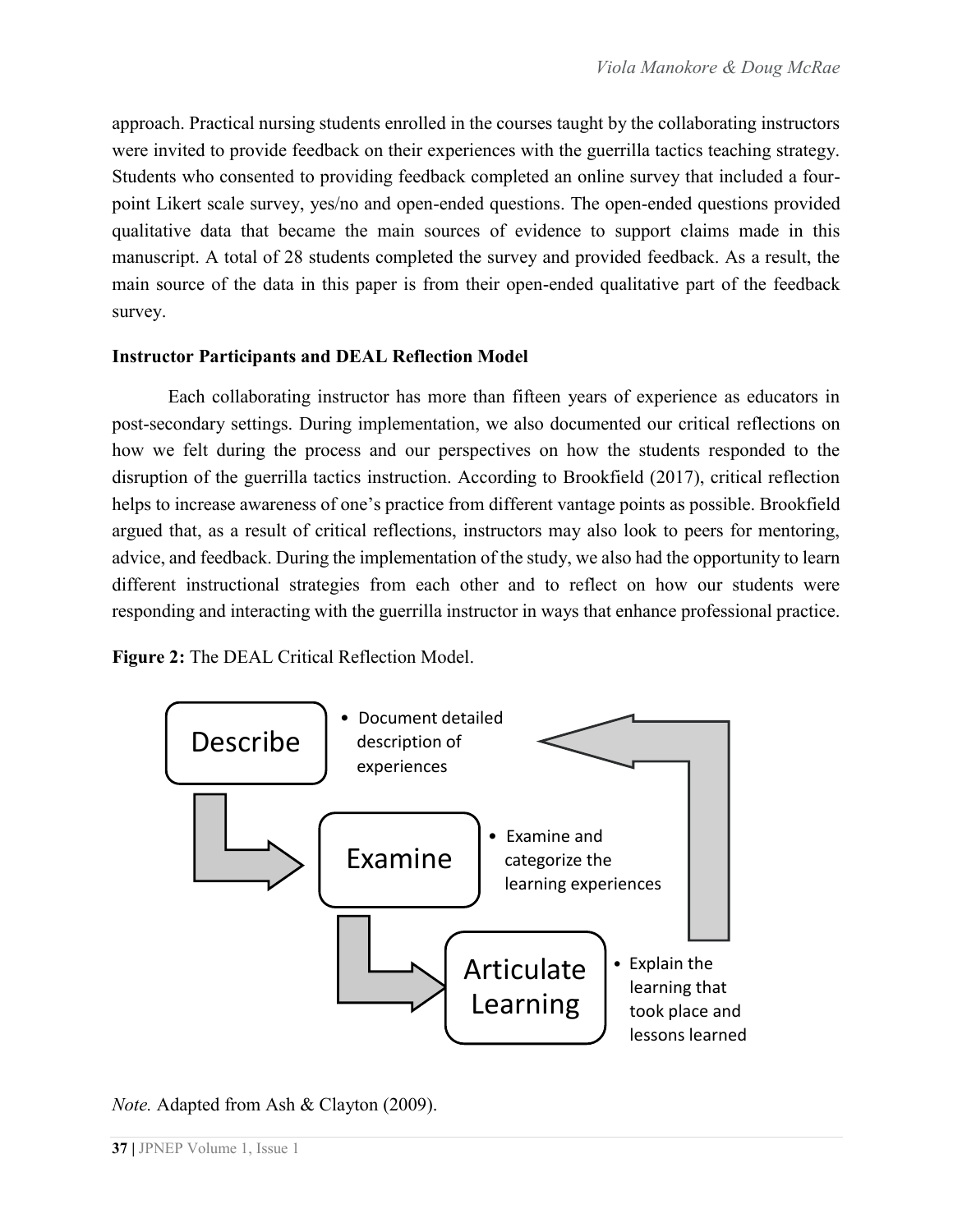Ash and Clayton (2009) argue that critical reflection is an evidence-based method of examining practice and identifying gaps with the intent to improve knowledge and practice. The DEAL critical reflection model involves describing, examining, and articulating learning that occurred (Figure 2).

Whether we were the host or the guerilla, we used Ash and Clayton's DEAL critical reflection model to reflect on and document our experiences before and after each class visit. We only shared with each other the reflections that we were comfortable sharing. During implementation, we also learned from our experiences ways that we could make the next guerrilla attack even better than the previous to ensure that each visit was not a replica of previous visits.

## **Data Analysis**

Students who consented to provide feedback completed a questionnaire that had Likert scale, yes/no, and open-ended questions. Descriptive statistics were performed on the Likert scale questions to find the mean response for each question. Thematic analysis was used to identify patterns evident in students' responses to open-ended questions. We also did thematic analysis on our own experiences and critical reflections to identify common themes and patterns.

The goal of the thematic analysis was to find common themes and interpretations of the data in order to address the study objectives (Braun & Clarke, 2006; Maguire & Belahunt, 2017). In this study, latent thematic analysis was used to try and unpack students' responses and identify themes that represented the underlining ideas and assumptions from the data. We followed Braun and Clarke's six-phase framework for thematic analysis. Braun and Clark's phases, which we also reported in Manokore and McRae (2020), are:

- 1. **Familiarization with data:** This was done through reading and rereading students' responses to open-ended questions. We also went through the reflections we shared with one another several times to try and understand the ideas and assumptions underlying our reflection diaries.
- 2. **Generate initial codes:** Initial codes were generated by identifying what students said and grouping similar responses to identify common patterns. For our reflections, we identified codes based on common, underlining ideas across reflections.
- 3. **Identifying themes:** Within codes, the underlining ideas and assumptions were identified for both students' responses and our reflections.
- 4. **Theme review:** Themes were reviewed and reorganized based on how the underlining ideas were defined.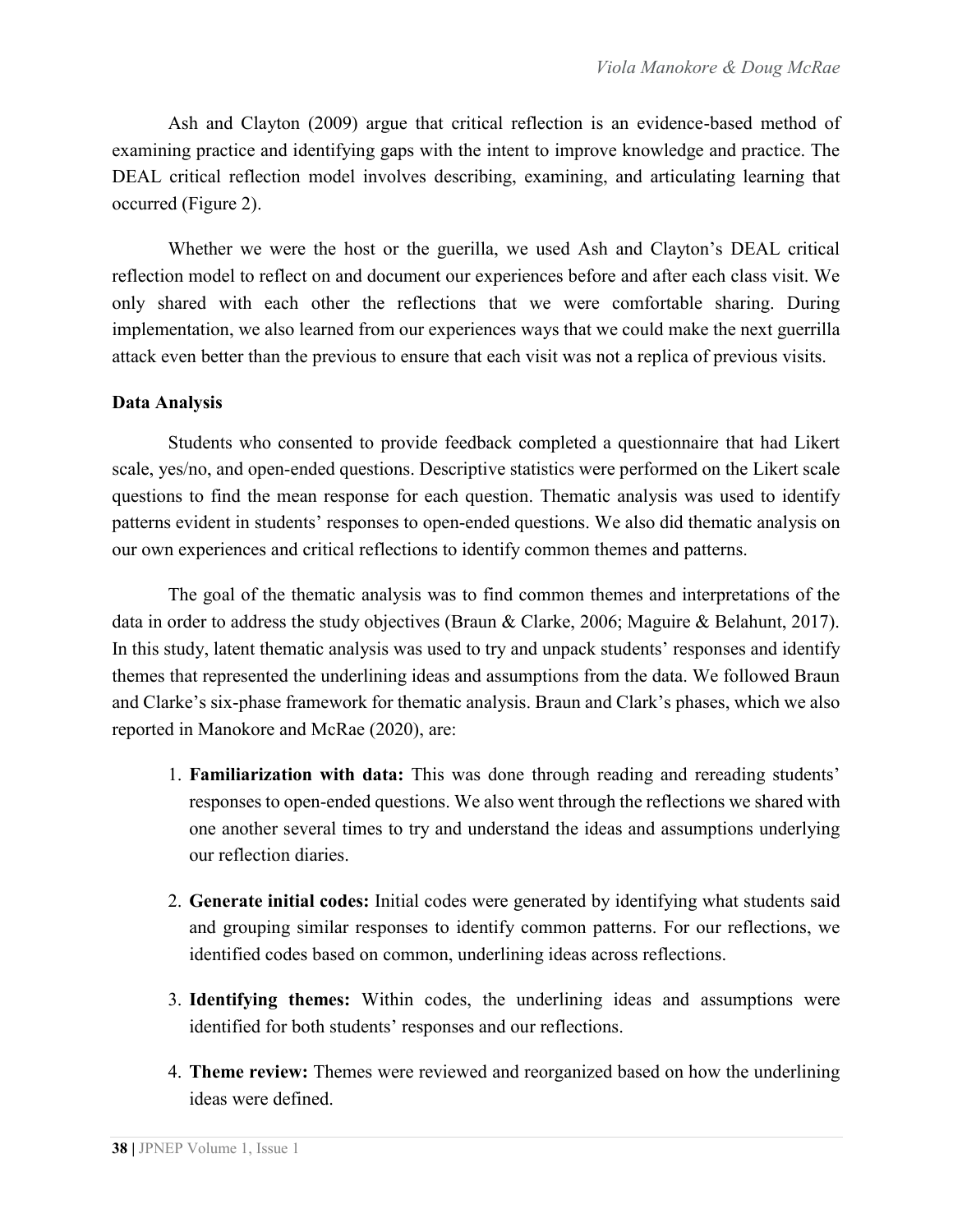- 5. **Define themes:** Following the review, the themes and subthemes were defined and reviewed with supporting evidence from literature.
- 6. **Write up:** The write up involved making use of the specific student quotes as evidence to support claims made about the themes and subthemes. The themes from our reflections were described in the context of SoTL inquiry questions (Hutchings, 2000).

## **RESULTS AND DISCUSSION**

In this section, we start by highlighting students' experiences and then share our own lessons. Given the amount of data that was collected, we decided to combine the results and discussion sections to minimize the length of this article. Though the number of respondents was not large enough to make any meaningful statistical inferences, open-ended questions provided very rich data that lead to important insights with regard to students' experiences.

Overall, students had positive experiences with guerrilla pedagogy. Two out of 28 students who responded to the open-ended questions on the survey explained why they did not like the guerrilla teaching strategy. On student felt it was a "show off" and the other said they were used to their instructor and did not like disruption. We took the "show off" comment a compliment. This is because we believe that individuals "show off" what they are good at; as such, the comment could have implied that we were both good in our presentations as guerrillas.

Based on students' responses, a majority of those who completed the questionnaire paid attention when the guerrilla instructor was teaching—a positive learner behaviour that may enhance learning. In their feedback about their experience of guerrilla pedagogy, some students listed the concepts they learnt from the guerrilla instructor—another piece of evidence that shows that students understood some concepts shared by the guerrilla instructor. Only three respondents said they were not paying attention (Figure 3).

It is important to note that out of the 28 students who responded to the survey, three students indicated that they did not want the guerrilla visits. This was, however, somewhat expected; not every instructional strategy will work for all students. We are cognizant of the idea that different learners have different learning and teaching preferences. In addition, there are some students who do not pay much attention in class regardless of the instructional strategy used. In general, teaching large classes can be challenging; captivating the interest and attention of more than 90% of respondents was a great achievement for us.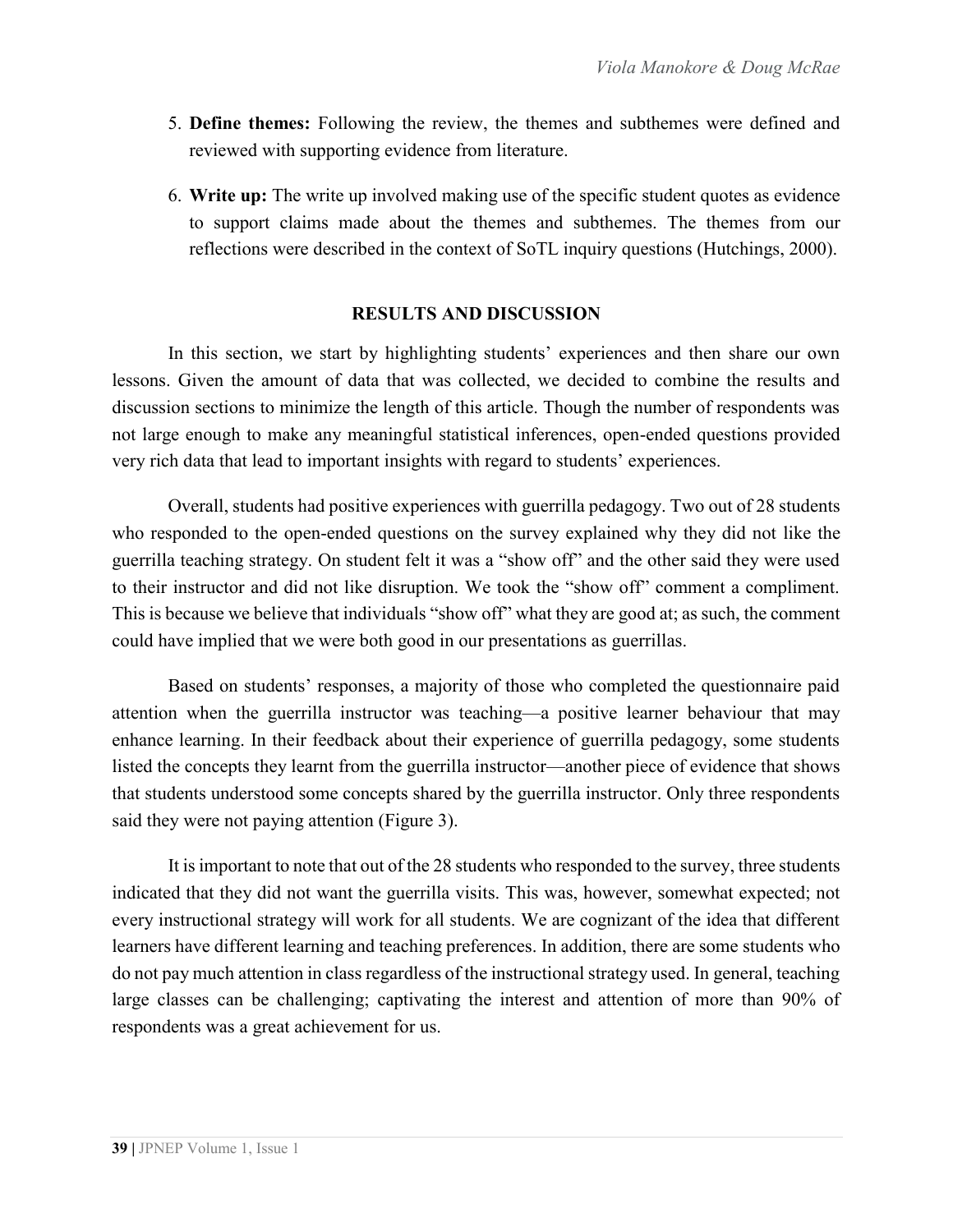

**Figure 3:** Whether Students Paid Attention When Guerrilla Instructor Was Teaching.

In this study, the guerrilla visits were limited to a maximum of four times per course section per semester. Given that this teaching strategy is about surprise as well as different perspectives and instructional approaches, we did not want to overdo the technique because we did not want it to lose its uniqueness. The element of surprise creates memorable experiences. If guerrilla pedagogy is done too many times, it could remove the surprise aspect of the strategy that seems to attract students' attentions. When asked whether the "guerrilla" instructor should have visited more often, 81% of the students who completed the survey said yes. One student said, "Instructor should stay longer, visuals and explanations with diagrams and flow sheets." The student's comment seem to suggest that the guerrilla instructor should have brought instructional and learning materials. This is a suggestion we will consider as we move forward.

Anderson and Fierstein's (2018) ground rules for guerrilla pedagogy (listed above) include limiting the length of a guerilla visit: "ten minutes is the maximum time limit for the 'learning attack' session" (p. 1). Student respondents in this study were split in half when it came to duration of each guerrilla visit: half wanted the guerrilla to have stayed longer than the 10 minutes; the other half indicated that the 10 minutes was enough. The recommended time for guerrilla "attacks" could be related to issues of students' attention span, which are not a focus of this article. Given the split student preferences for the duration of the guerrilla visit, we argue that the sessions should not be longer than 10 minutes in order to sustain students' interest and engagement.

One student who did not like the guerilla approach indicated that they did not see value in the approach. The student indicated that when they were enrolling for class, they had chosen a specific teacher for a reason and did not enjoy having another teacher come to their class. The student indicated that they had gotten used to specific instructional strategies and were not very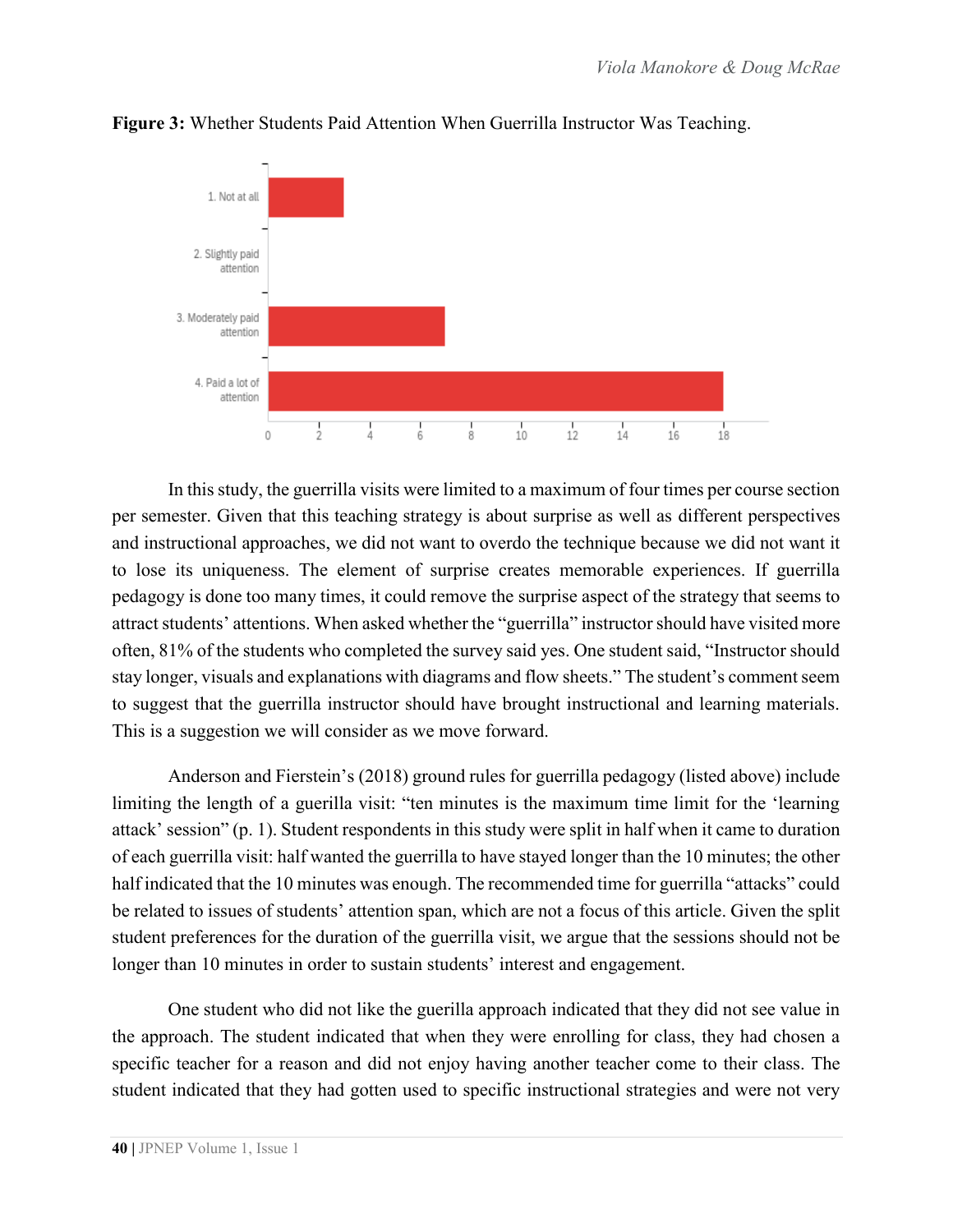open to disruption. It is important to note that students have embodied perspectives and narratives of what a learning environment should look like (Weems, 2013), and that, for some students, any disruption to such norms will not be well received. The disruption in this study, however, only took 15 out of 120 minutes of instruction time on a guerilla visit day. In addition, the host instructor always asked if students wanted to go over the same materials covered by the guerrilla again, once the guerilla instructor left. As a result, we argue that it is important to vary instructional strategies in-order to meet the needs of different learners. In addition, the guerrilla strategy also provides learning moments for both instructors by allowing them to simply observe their peer interact with their students.

The themes that emerged from the analysis of students' responses to open ended questions are shown in Table 1. The main themes are exposure to subject matter experts, disruptive pedagogy, and collaboration (see Manokore & McRae, 2020).

| <b>Main theme</b>      | <b>Quotations from students</b>                                                                                                                                                                                                                                                                                                      | <b>Comment</b>                                                                                                                                                                                                                                                                                                             |
|------------------------|--------------------------------------------------------------------------------------------------------------------------------------------------------------------------------------------------------------------------------------------------------------------------------------------------------------------------------------|----------------------------------------------------------------------------------------------------------------------------------------------------------------------------------------------------------------------------------------------------------------------------------------------------------------------------|
| Exposure to<br>experts | "I thought it was very inclusive and<br>sometimes different teachers have a way<br>of explaining things that make what we<br>are studying easier. Some have a playful<br>attitude that make it more engaging and<br>fun and its interesting when different<br>teachers work together as we get to hear<br>the perspective of others" | Different learners have different<br>learning preferences and styles.<br>There is no one instructional<br>strategy that meets the needs of all<br>learners or liked by all students.<br>As pointed out by Lock et al<br>(2018), students get to experience<br>different perspectives from<br>different instructors. Having |
|                        | "It is great to have two people who are<br>very smart on the subjects both teaching<br>with their point of view and different<br>teaching techniques"<br>"I felt it was a great experience, having<br>another instructor teach encouraged me<br>to focus more"                                                                       | students acknowledge how<br><i>guerrilla</i> tactics made the learning<br>more engaging is a testimony to<br>the potential of the strategy. The<br>exposure was for both content and<br>pedagogy.                                                                                                                          |

**Table 1:** Students' Experiences Themes.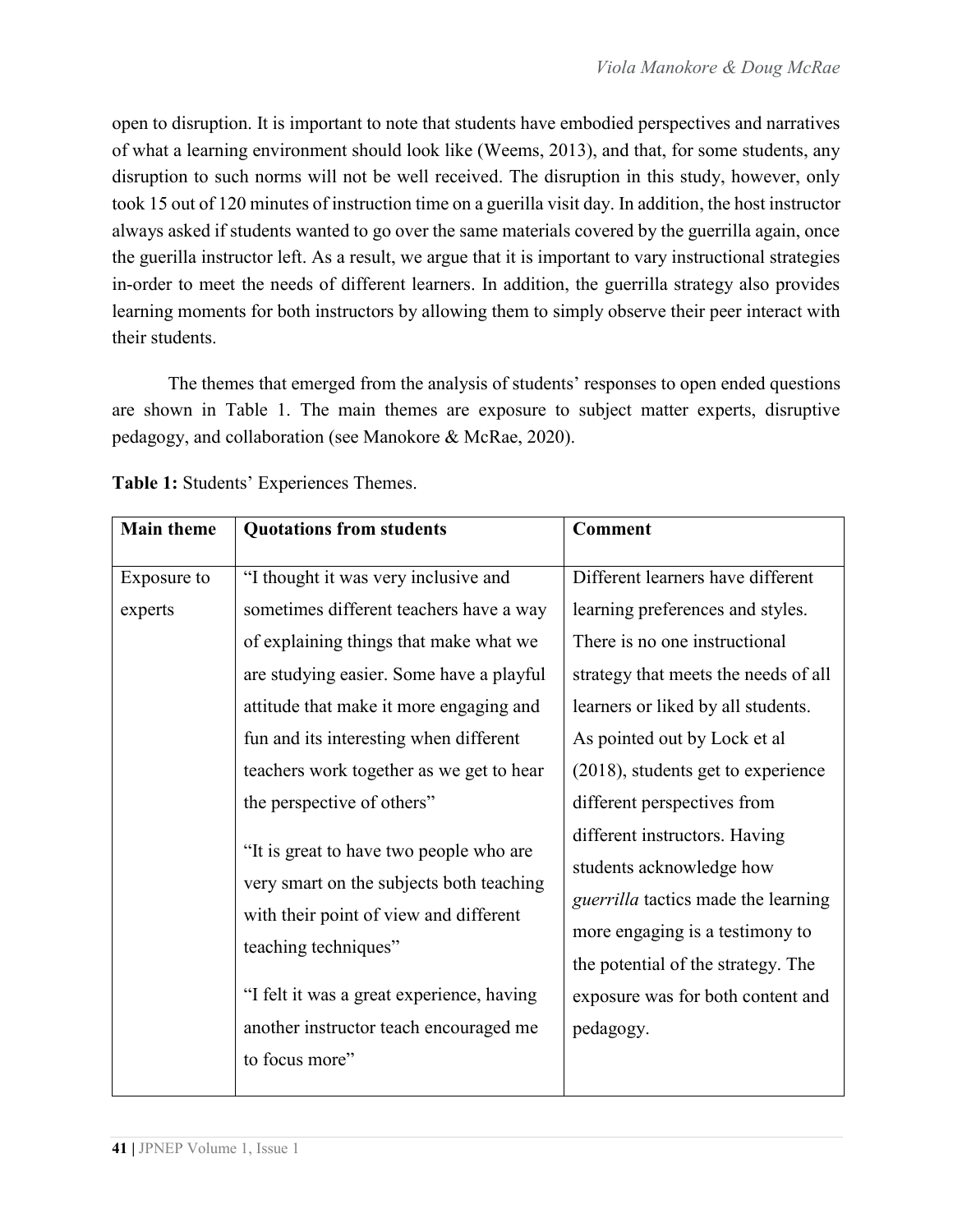|               | "Huge knowledge between both                |                                    |
|---------------|---------------------------------------------|------------------------------------|
|               | instructors. They should teach every        |                                    |
|               | course in the program".                     |                                    |
| Disruptive    | "The short timing and rapid teaching        | Disruptive pedagogies challenge    |
|               |                                             |                                    |
| pedagogy      | style are great, as maximum                 | the assumption in education about  |
|               | concentration can be observed for a         | what traditional classroom look    |
|               | relatively short period of time. This is    | like (Mills, 1997). Disruptions in |
|               | great for large pieces of information, that | learning environments do create    |
|               | are presented in a condensed way".          | memorable experiences. As          |
|               | "New face, not in your regular routine, it  | pointed out by Weems (2013), it is |
|               | sticks in your mind better. They make       | important for educator to redefine |
|               | you pay attention and it increases your     | what counts as knowledge           |
|               |                                             | production. A common thread in     |
|               | ability to learn".                          | all students' responses was the    |
|               | "Having both instructors explain            | value of having another expert     |
|               | concepts together allows for two            | coming in with a disruption that   |
|               | different perceptions, which I believe      | helped them engage more.           |
|               | helps retention."                           |                                    |
|               |                                             |                                    |
|               | "They may have a different way of           |                                    |
|               | explaining things that you may find         |                                    |
|               | easier to learn from"                       |                                    |
|               |                                             |                                    |
|               | "Different teaching style and               |                                    |
|               | explanations helped further explain the     |                                    |
|               | topics"                                     |                                    |
| Collaboration | "I think everything about it was good. It   | Nursing practice is a profession   |
|               | was great collaboration and interesting     | where healthcare workers work      |
|               | having two different teaching styles in a   | collaboratively when taking care   |
|               | same room. I loved it"                      | of patients. It is therefore       |
|               |                                             |                                    |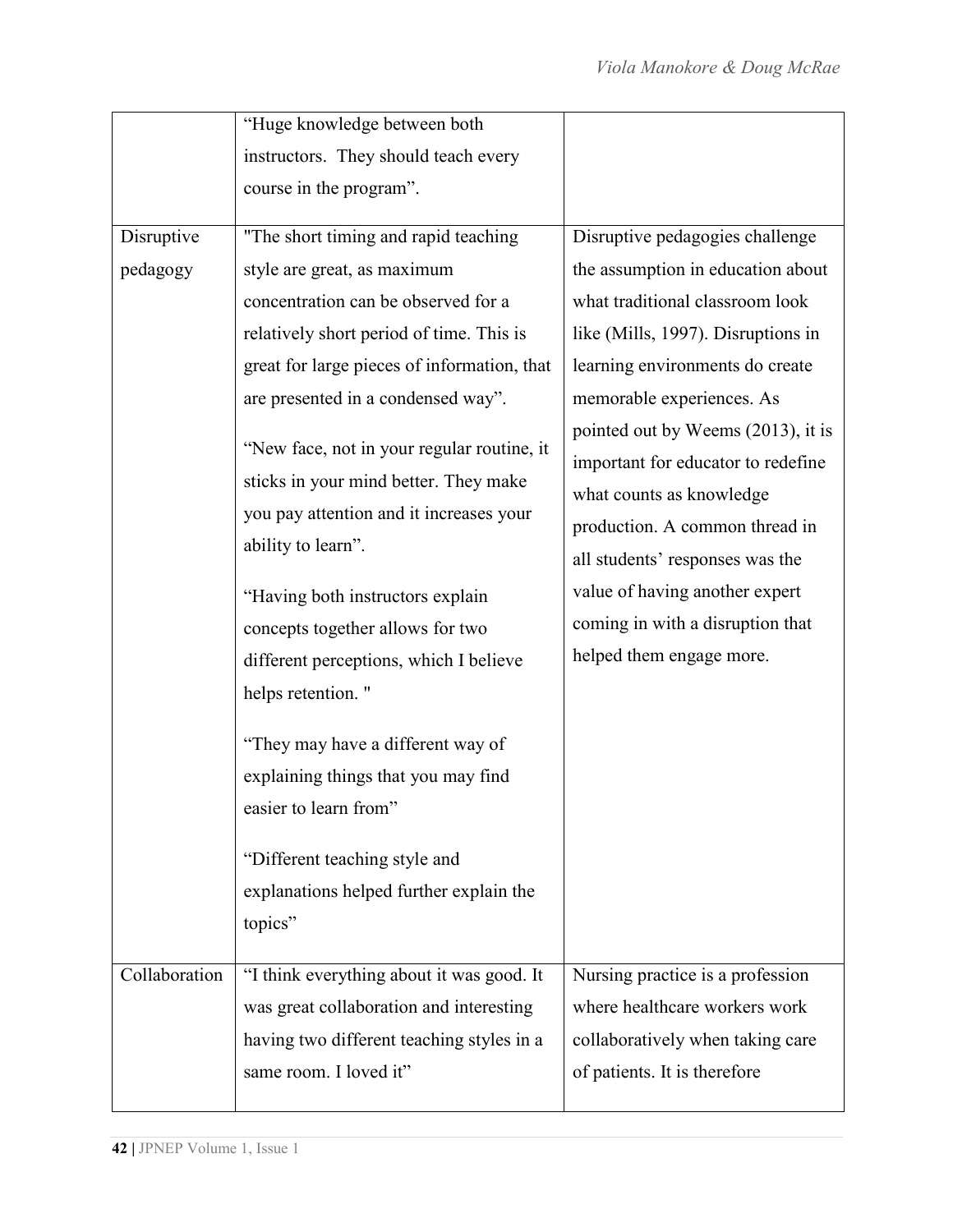| "It is a very collaborative teaching<br>important for nursing students to<br>method, and it allows everyone to<br>have role models on how good<br>participate in answering questions and to<br>collaboration can result in good<br>provide important information".<br>experience of the "clients". In this<br>study, students appreciated our<br>"[ <i>The guerrillas</i> ] are both excellent<br>collaboration that had a positive<br>teachers therefore it was nice to<br>impact on their learning<br>experience their combined knowledge. It<br>experiences.<br>gave the class a nice change of pace and<br>I, personally felt everyone was lethargic<br>before [the guerrilla] came in but became<br>engaged afterwards".<br>"I felt it was a great experience, having<br>another instructor teach encouraged me<br>to focus more". |  |  |
|-----------------------------------------------------------------------------------------------------------------------------------------------------------------------------------------------------------------------------------------------------------------------------------------------------------------------------------------------------------------------------------------------------------------------------------------------------------------------------------------------------------------------------------------------------------------------------------------------------------------------------------------------------------------------------------------------------------------------------------------------------------------------------------------------------------------------------------------|--|--|
|                                                                                                                                                                                                                                                                                                                                                                                                                                                                                                                                                                                                                                                                                                                                                                                                                                         |  |  |
|                                                                                                                                                                                                                                                                                                                                                                                                                                                                                                                                                                                                                                                                                                                                                                                                                                         |  |  |
|                                                                                                                                                                                                                                                                                                                                                                                                                                                                                                                                                                                                                                                                                                                                                                                                                                         |  |  |
|                                                                                                                                                                                                                                                                                                                                                                                                                                                                                                                                                                                                                                                                                                                                                                                                                                         |  |  |
|                                                                                                                                                                                                                                                                                                                                                                                                                                                                                                                                                                                                                                                                                                                                                                                                                                         |  |  |
|                                                                                                                                                                                                                                                                                                                                                                                                                                                                                                                                                                                                                                                                                                                                                                                                                                         |  |  |

# **Exposure to Experts**

I felt that this teaching method was helpful. The instructor (guerrilla) went a little more in depth and gave tips on how to remember certain things. (student feedback).

It was evident was that the guerrilla teaching strategy exposes students to pedagogical content knowledge of the guerrilla teacher. In this study, two teachers who are experts in their own rights and have been teaching the same courses for eight years were the guerrilla instructors. The guerrilla experience provided an opportunity for the students to be exposed to the expertise of the guerrilla instructor in addition to their usual instructor. The student quote that begins this section shows how the exposure to an alternate expert was noticed and appreciated. The students experienced the pedagogical content knowledge of the guerrilla instructor. At the same time, the guerrilla pedagogy demonstrated to students how peers could collaborate in ways that helps to achieve a common goal. Role modeling of teamwork is important in professional practice.

As shown in Table 1, students mention the benefits of "combined knowledge" and describe how the element of surprise from the guerrilla instructor injected some energy into the learning environment. The entrance and subsequent takeover by the visiting guerrilla instructor enhanced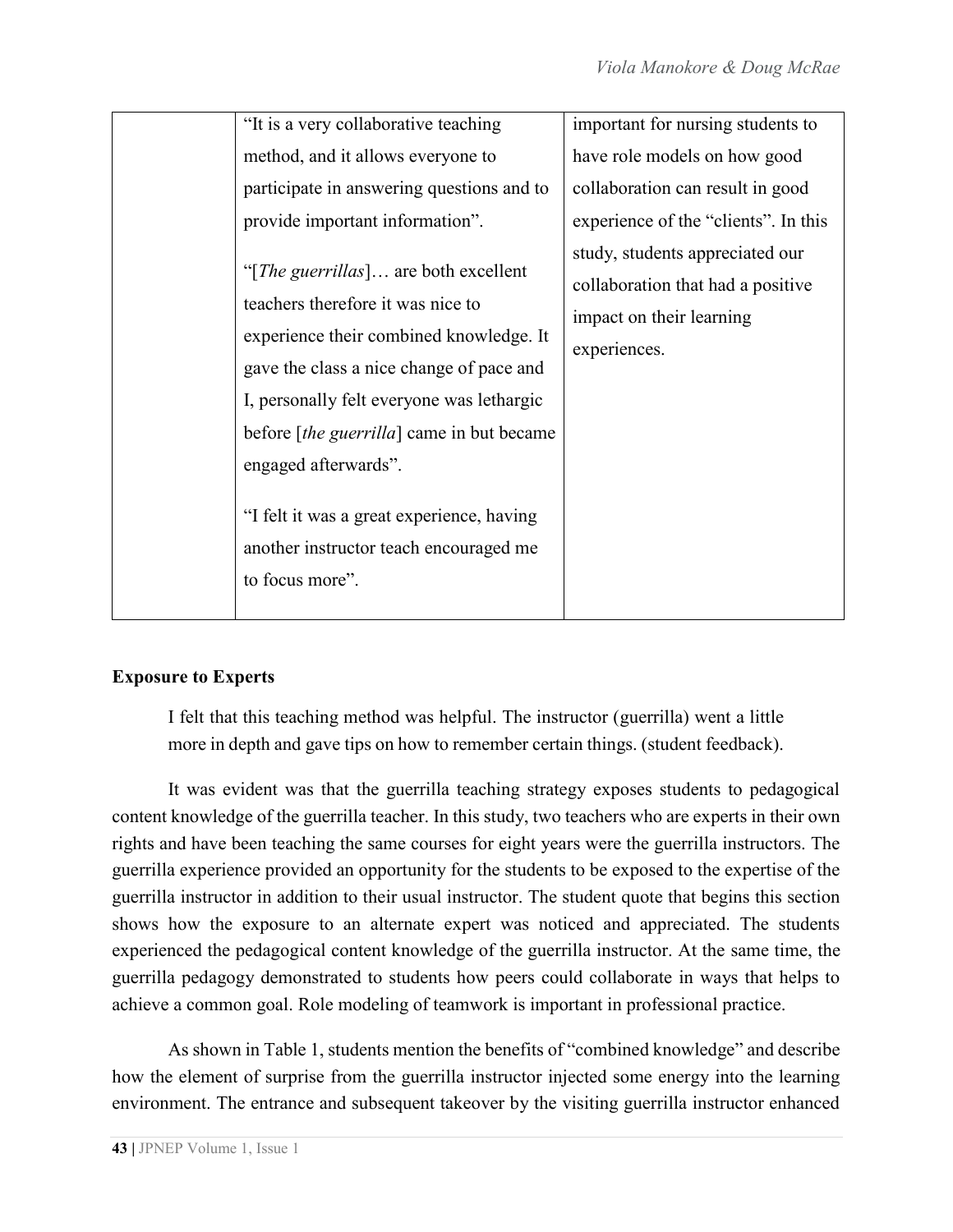student engagement. As educators we often try to find ways to keep our students engaged and focused on the tasks. Based on students' feedback gathered in this study, we argue that guerrilla tactics pedagogy can be used as a strategy to enhance learner engagement and reenergize the learning environment, especially when covering abstract concepts in large classes. Not only were students energized by the guerrilla entrance on the stage, the student feedback suggests that they were engaged even after the guerrilla left the classroom. The element of surprise brings a breath of fresh energy and enhances students' engagement as they look forward to what the guerrilla instructor was up to.

According to Dalal (2014), another way of responding to diversity of student learning preferences and styles is by diversifying instructional strategies and expertise. Having the guerrilla instructor take over the class briefly exposes students to a different voice and instructional strategy. Guerrilla teaching strategies provided students with opportunities to learn materials presented in a different way. The following quote from the student shows that student enjoyed the exposure to different teaching styles on the same topic: "They both teach completely different yet complement each other." Students' feedback shows that students appreciated different approaches to teaching. Given that different students have different approaches to learning, we argue that guerrilla pedagogy is another way of responding to students' diverse learning needs. Based on students' feedback, the guerrilla instructional technique helps students to consider alternative perspectives, which is important to enhancing students' critical thinking skills.

## **Disruptive Pedagogy**

It was great to have new experiences in our 2-hour long classes. They can drag on and become quite boring, to have another teacher come in, I really enjoyed it and paid better attention. (student feedback)

Another main theme that was evident is the concept of disruptive pedagogy. In this study, disruptive pedagogy is defined as instructional strategies that disrupt teaching practices that are generally perceived as the norm (Mills, 1997). Guerrilla tactics pedagogy was disruptive in the sense that the guerrilla instructor surprised the students by entering into the classroom and briefly taking over the instruction. What was disrupted in our study includes students' learning and norms in the learning environment.

The following quote from a student demonstrates how the disruptive guerrilla tactics pedagogy helped them to remember some concepts: "The short timing and rapid teaching styles are great as maximum concentration can be observed for a relatively short period of time. This is great for large pieces of information that are presented in a condensed way. Having both instructors explain concepts together allows for two different perceptions, which I believe helps retention."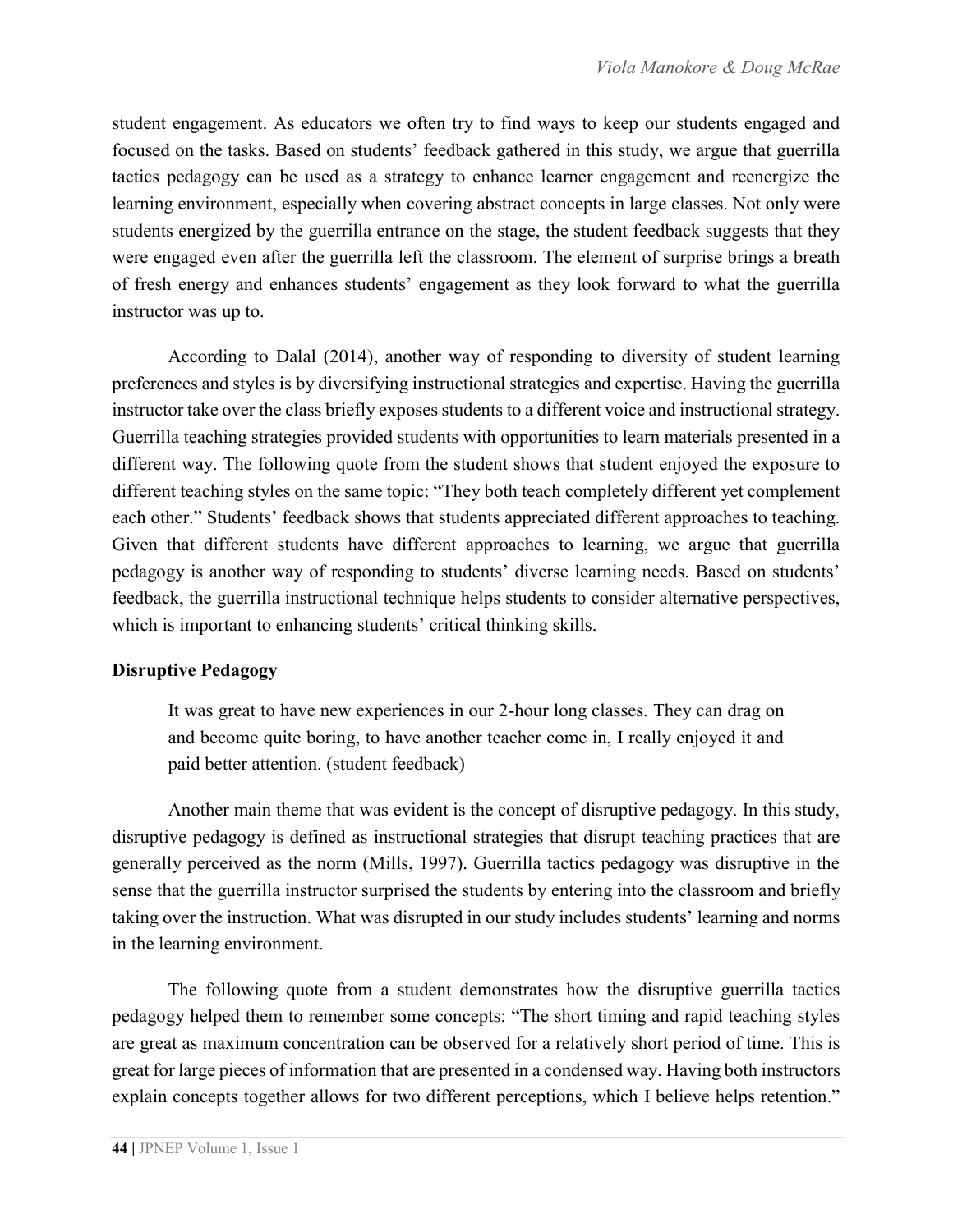The student's feedback also alludes to the idea that educators should be cognizant of students' concentration span when designing learning activities. Having a disrupting guerrilla instructor temporarily take over the class for 10 to 15 minutes helped learners to pay attention and remembered what the guerrilla presented. Another student mentioned that a guerrilla instructor helped them with tips on remembering certain concepts. Learning concepts and remembering them can be a transformative learning experience for students. Based on students' feedback, guerrilla pedagogy provided opportunities for transformative learning.

Mills (1997) argues that disruptive pedagogies encourage challenging inherent assumptions about traditional learning environment. Weems (2013) characterize guerrilla pedagogy as "a form of engagement that makes use of a wide range of strategies, tactics, and missives toward the aim of re-territorializing both the academic and what counts as knowledge production" (p. 51). This means that, as educators, it is important to consider what traditionally counts as a typical learning environment and how that can be revolutionized or transformed in ways that enhance student learning. Weems (2013) pointed out that guerrilla pedagogy, reorients students and teachers to the learning environment in ways that are not familiar and disrupts the norm. In this study, a majority of the students liked the disruption of the traditional learning space caused by the entrance of the guerrilla to the stage. A majority of students appreciated different teaching approaches (see Table 1). Feedback from students shows that the disruption of the learning space could yield positive learning outcomes for students. In this study, we argue based on students' feedback that guerrilla pedagogy disrupts the norm and may lead to transformative learning.

# **Collaboration**

The Guerrilla teaching method allows for another perspective on what is being taught. It gives a second explanation on the topic, which can be helpful if the first explanation did not make sense. (student feedback)

Anderson and Fierstein (2018) highlight that teaching tends to occur in isolated "silos," meaning there is not much collaboration between educators. According to Yanamandram and Noble (2006), elements of team teaching provide students with opportunities to witness how a collaborative team function. Experiencing functionality of teamwork is important in nursing workplaces where interdisciplinary collaboration is the order of the day. Practical nursing is a profession where nurses collaborate with an interdisciplinary team to provide safe patient care. Collaboration is an undoubtedly huge and critical element in healthcare. However, in higher education, instructors often close classroom doors when teaching, and students rarely see the collaboration that takes place behind the scenes.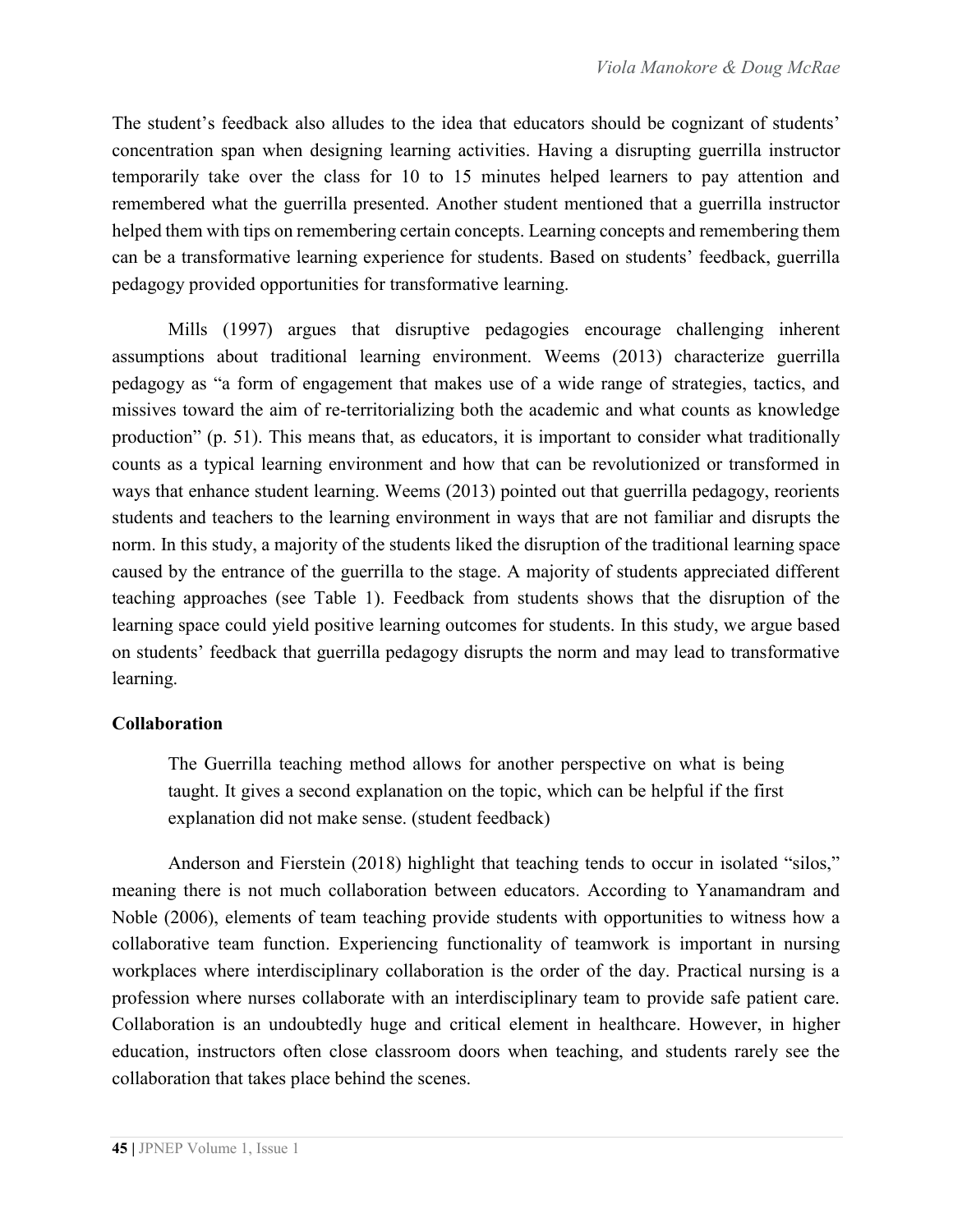As shown in Table 1, it was encouraging to have students comment about teacher collaboration and how that relates to their own learning. Teacher collaboration has been documented to be beneficial to the teachers as it provides opportunities for them to learn from each other (Johnson, 2003). In this study, guerrilla tactics pedagogy benefitted both the students and the instructors, who got to learn from each other. One student pointed out that "the instructors work really well together." It was good that, as instructors, we role-modeled what collaboration can look like in workplaces and we hope that our students learned from the experience.

Guerrilla tactics teaching strategy provided students in this study with examples of collaboration. One student stated, "Just the ability to have the material covered more detailed than our normal instructor" was a great experience for them. As pointed out by Yanamandram and Noble (2006), opportunities to observe faculty members working well provides students with a model for teamwork. The following quotes from students show that students who experience guerrilla pedagogy observed functionality of how faculty can work together in ways that could enhance students' learning. One student said, "yes, they work great together and positively feed off one another"; another mentioned that "the instructors work really well together." Students' feedback is an example of the importance of creating academic communities of practice in ways that foster collaboration and team teaching—a strategy not so common in post-secondary as compared to elementary and secondary education. Consequently, we argue that as guerrilla instructors, we managed to role model teamwork to our students.

## **Instructors' Experiences**

In this section, we highlight our own reflections as guerilla and host instructors. We also used the four categories—what works, what is, visions of the impossible, and formulating new conceptual frameworks—of Hutchings's (2000) SoTL taxonomy as an analytic lens to explore our experiences.

## *What works*

According to Hutchings's (2000) taxonomy, the "what works" questions seek evidence about the effectiveness of approaches. In our study, we did not explore students' performance as a measure of effectiveness. Rather, we reflected on students' written experiences, our experiences, and observations as we implemented the strategy. Based on students' feedback and our reflections, we explored whether guerrilla pedagogy would work in a large class. The following is an example of part of a day-one reflection from one guerrilla instructor. The reflection shows that there was a sense of vulnerability and apprehension felt by the collaborating partners.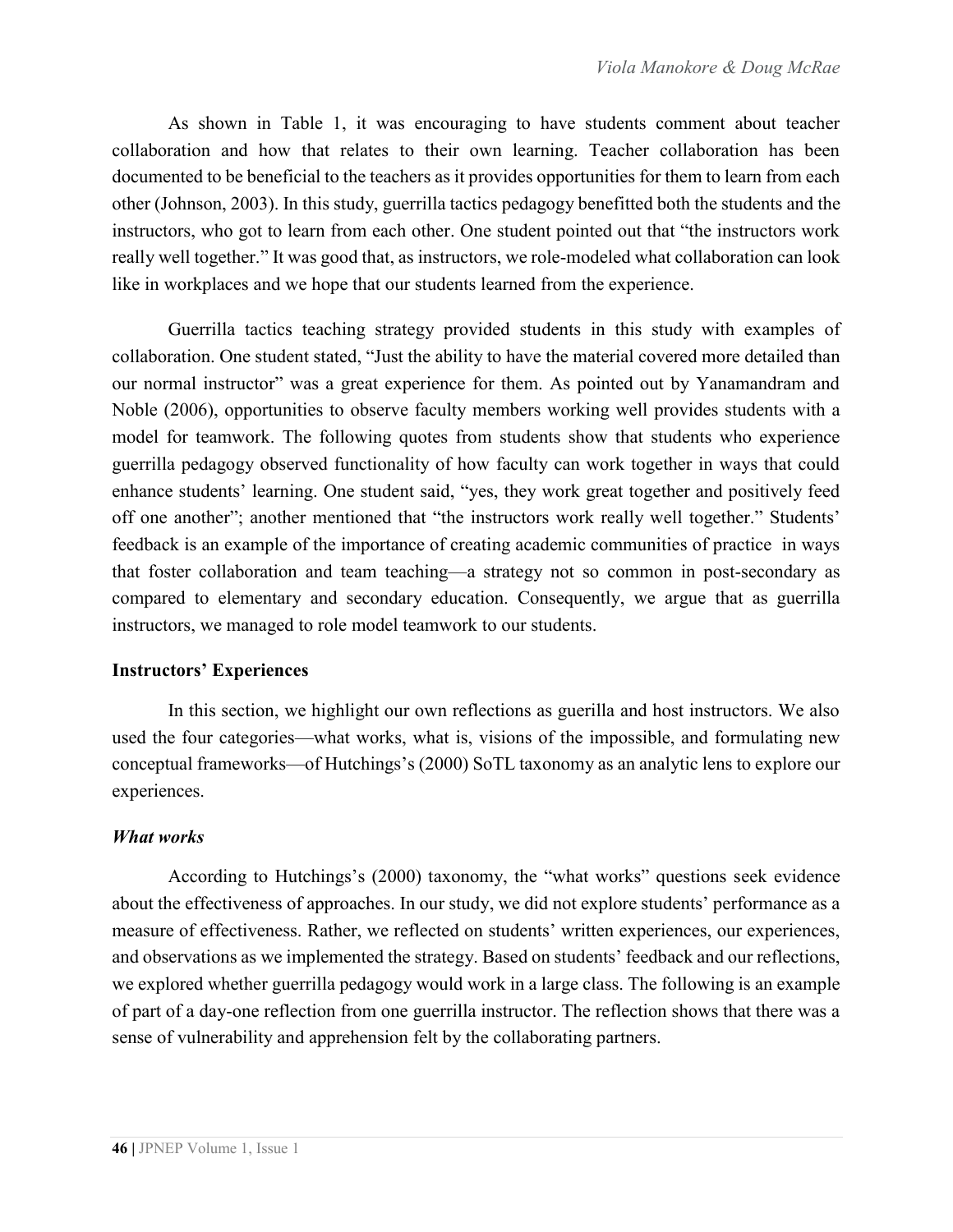**Before class visit.** Today is my first day to visit my colleague's class. I am so nervous and I hope all goes well. I also do not like the room where the class is. Will I be able to engage with the learners? Will they understand my accent? Plus, I have a cold and my voice is not that good. My own students usually take more than a class to get used to the way I speak and teach; I hope the students will not walk out on me. 10 minutes might not be enough time to explain any concept. I will give it my best, I hope my teaching partner will not negatively judge my teaching approach.

**After class visit.** Oh, I am not sure if I should continue with this. I really did not understand why the students gave me a standing ovation when I made my way to the door. Was I that boring such that they wanted me gone? As I walked to the stage to take over, I just made a fool of myself with a dry joke; at least they giggled and gave me some energy to continue. Alterations in the endocrine system is one of my favourite topics and I think I explained it to the best of my ability. Their nonverbal cues gave me some positive energy, the way they were answering questions was also not bad. What can I do differently next time? Now I cannot prepare for my own class until I chat with my colleague about this class. I need my teaching partners' feedback especially on the standing ovation. We should go for coffee as soon as my colleague gets back and he can give me some feedback on how the class went.

The discussion between the host and guerrilla focused more on students and the ways they engaged with the guerrilla instructor. The host instructor indicated that students were participating in ways that showed they were following the discussion. Though the guerrilla instructor thought the standing ovation was a celebration of departure, the host instructor clarified that the students were happy with the experience and asked the host instructor when the guerrilla was going to visit again. The visits created memorable experiences for students and their asking for more implied that the approach was meeting their learning needs.

Friberg (2018) suggests that the "what works" category can be broken down into three subcategories: problems, opportunities, and wonderment. These subcategories can be used to further understand our and students' experiences of guerilla tactics pedagogy:

1. **Problems:** The potential problems that can be explored in SoTL include effective use of classroom space, managing learning in large classes and figuring out why certain concepts are difficult for students. In our study, we were keen on engaging students in a large class. Based on feedback from students and our observations of how the lessons went, we believe that guerrilla strategies, if done well, help to engage students. The areas chosen by the guerrilla instructor were, to a certain extent, chosen as areas they felt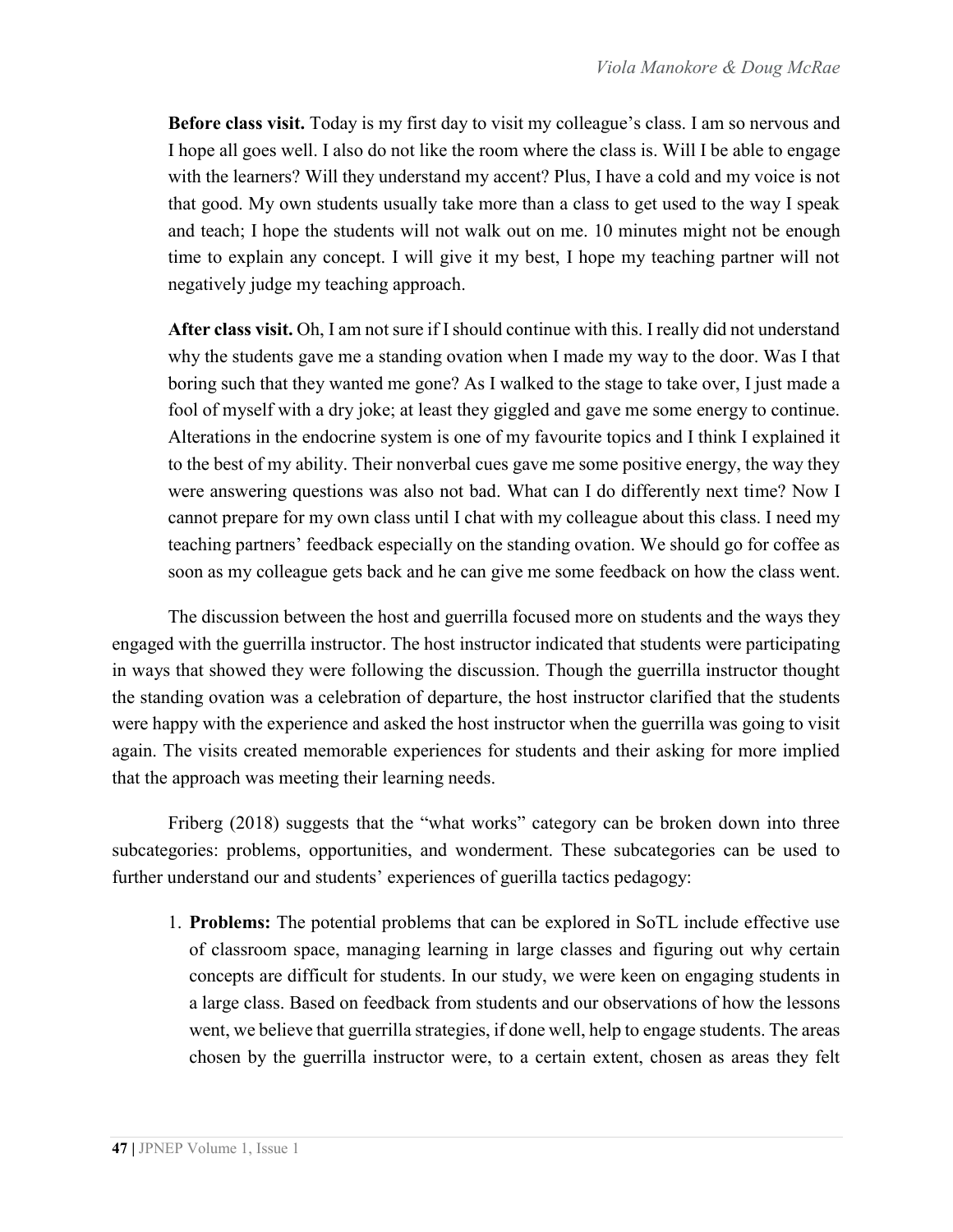strongly about presenting as well as topics that have caused students to struggle in the past.

- 2. **Opportunities:** These include positive teaching and learning opportunities in different contexts. The opportunities that can be explores in SoTL can be comparing different instructional strategies or analyzing students' learning. In our study, we were interested in exploring an instructional strategy in order to find out from learners if they liked the approach. As instructors, we found the approach to be another way of engaging students in a large classroom.
- 3. **Wonderments:** This subcategory is about adding something new to the learning environments. In our study, we implemented an approach that was new to us and wanted to see if it provides learning support for our students. It was evident that the learners appreciated the approach when they asked for more visits. To us, this is evidence that the guerilla approach works.

#### *What is*

According to Hutching's (2000) SoTL taxonomy, the "what is" questions describe teaching approaches and how learners learn. The descriptive nature of the guerrilla approach was explained earlier in this manuscript. In this section, we highlight some of important tenants of the guerrilla instructional approached based on our reflections. As already mentioned, instructors can be territorial about teaching. With guerrilla pedagogy, the guerrilla is invited into this territory to take over the instruction. This requires trust.

The following is part of a reflection from a guerrilla instructor showing the importance of trust in a guerilla/host teaching relationship. Collaborating instructors must be able to allow themselves to be vulnerable in each other's presence in the classroom.

My anxiety and heart rate were elevated. I could not help myself but kept asking the following questions: Am I good enough to have a positive impact on the students? What will my peer think of my knowledge (content and pedagogy) as I take over? Will my colleague give me the feedback I need in order to enhance my practice?

When you walk into a class that is in session, the host might feel that they are being evaluated and same applies when guerrilla instructor takes over. The apprehension and nervousness we had during the implementation was minimized by the collegial and respectful relationship between the collaborating educators. We thus believe that the description of the guerilla strategy given above should be extended to include the importance of trust, respect, and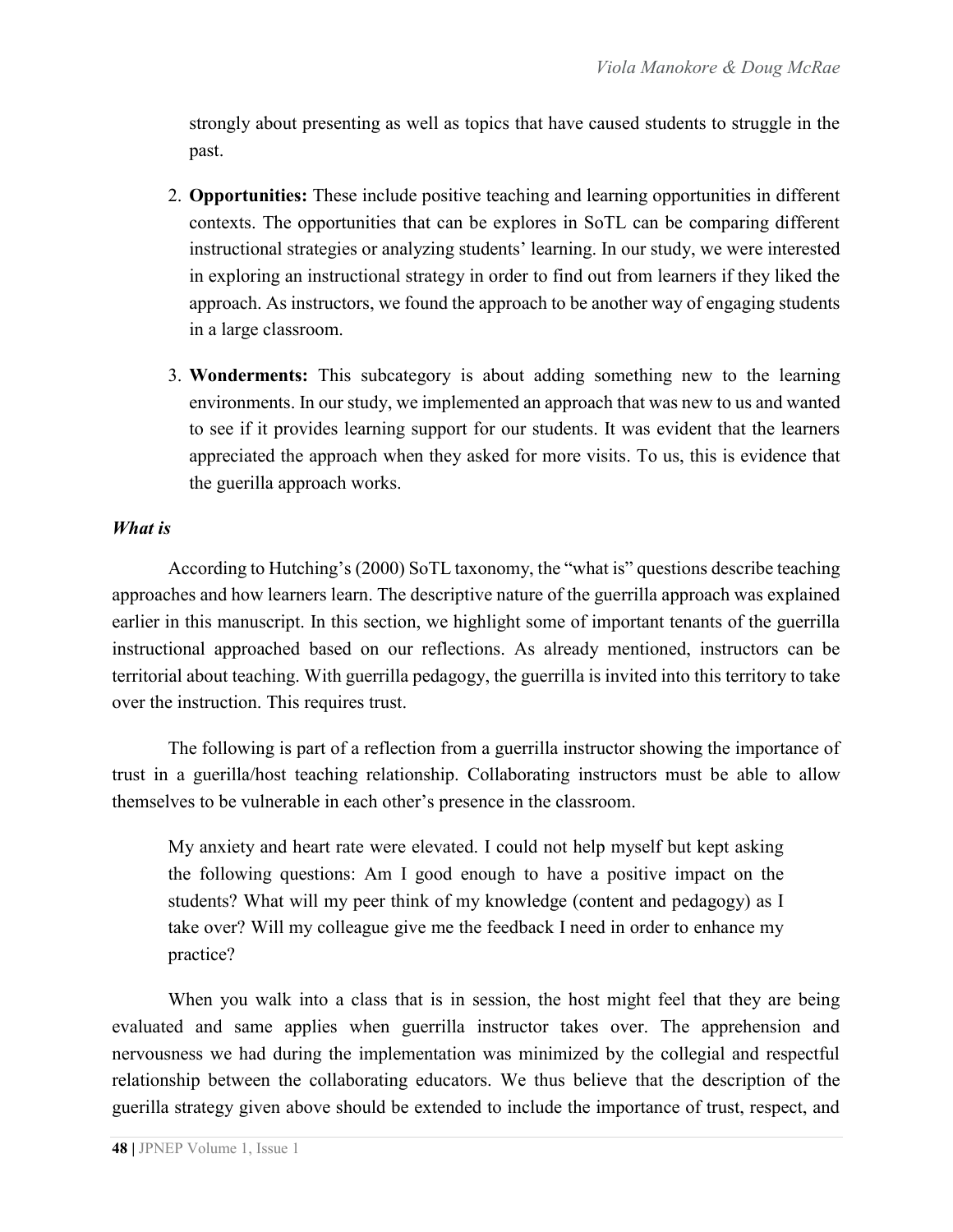vulnerability between collaborating instructors that comes with implementing guerrilla "attacks" in classrooms.

#### *Visions of the Impossible*

Questions on visions of the impossible include the aspects related to goals for teaching and learning (Hutchings, 2000). This is where one explores to see if goals were met. Our goal was to see if this new way of engaging our learners in large classes actually worked. We wanted to create memorable, engaging, and fun experiences for our learners. When we looked at our reflections, our perception of students' verbal and non-verbal feedback suggest that our goals were met. After the guerrilla exited the class, the host teacher would ask if learners want them to go over the same materials taught by the "attacking guerrilla"; in all instances, students said there was not need to revisit the materials. Rather, they would ask the host instructor when the next visit would be.

We had to vary our entrance styles so that the element of surprise was maintained. For example, instead of walking in when a class was in session, there were instances where we would "sneak" in during their class break or walk in before class started and sit at the back. Subsequent entrances were, however, never again as impactful as the first entrance.

#### *Formulating New Conceptual Frameworks*

Inquiry questions on formulating new conceptual frameworks are designed to come up with frameworks for SoTL (Hutchings, 2000) . Our study was not designed to come up with frameworks for teaching and learning. However, as we reflected on our experiences with guerrilla pedagogy, we noticed that it was important to focus more on students and how they learn. For example, when we were apprehensive, it was not so much about learners but about us as educators. Moreover, regardless of our own apprehension, our learners were appreciative of what we were doing for them. As a result, we believe that educators should think about how learners learn and then design strategies to meet the needs of different learners. Not all learners appreciate all strategies, and learners have different experiences.

As we implemented guerrilla pedagogy, we reflected on the concept of putting students first regardless of how vulnerable we felt. Without building our own theory or framework, we question whether SoTL should be changed to SoLT, thereby putting learners first.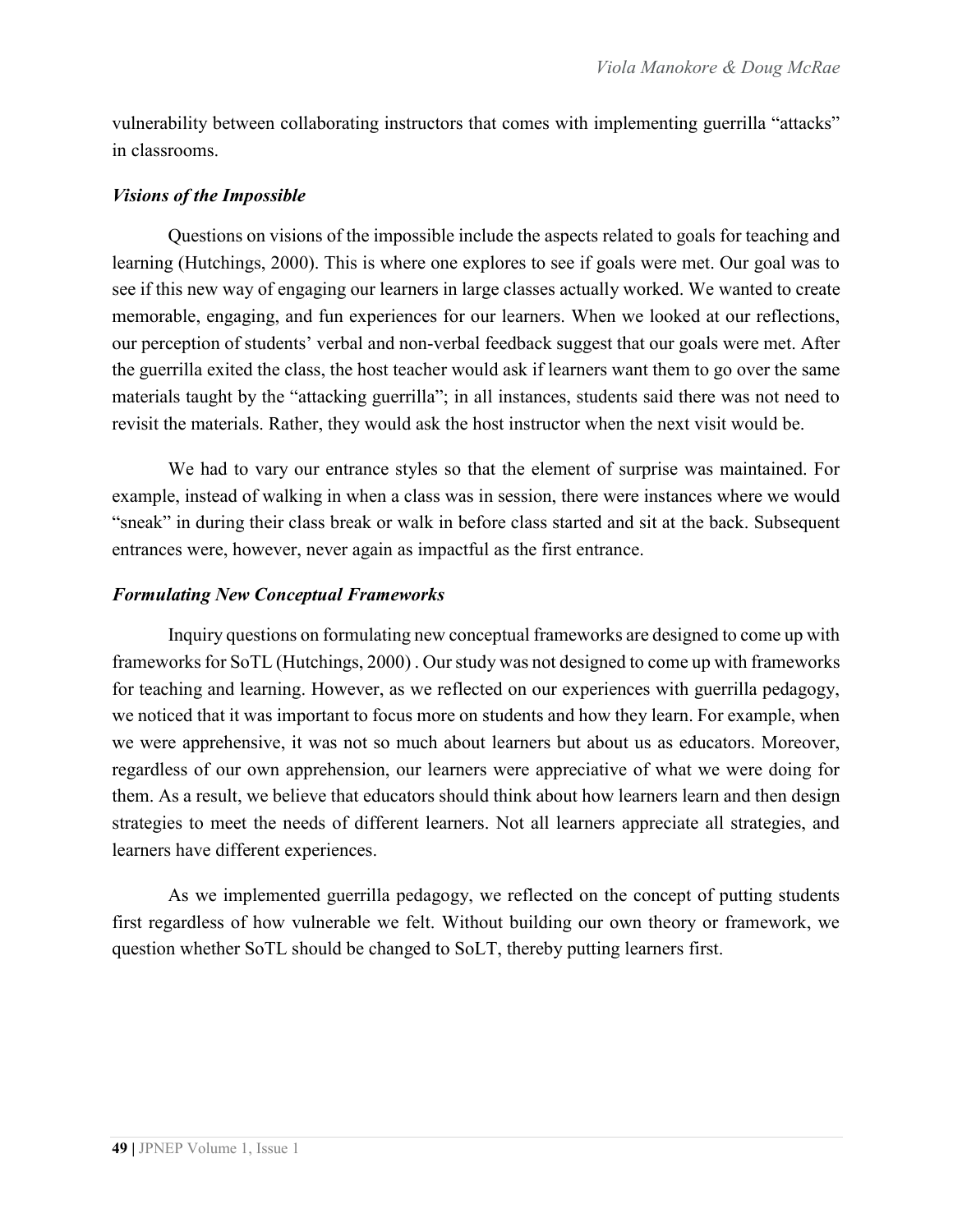#### **CONCLUSIONS**

Overall, guerrilla pedagogy enhanced students' engagement in the large classes where it was implemented. Based on students' post implementation survey responses, guerrilla pedagogy had memorable surprises that made them pay more attention. It was evident that students appreciated having two instructors who have different pedagogical techniques collaborate in ways that captured their interests.

Our own experiences as guerilla and host instructors also taught us a lot. Teachers often facilitate learning alone in the classroom. Having another instructor "invade their stage" resulted in feelings of vulnerability for both instructors as there was a sense of being watched and possibly judged by the colleague. That being said, our overall experience was positive and fostered a strong sense of respect and trust between us. Moreover, although we focused more in this study on students' reactions during and after the guerrilla attack, we also focused and on improving our own teaching practice.

#### **Implications to Practice and Recommendations of Further Research**

Instructors who teach large classes often run out of innovative ideas that disrupt the norm and achieve a dynamic learning environment. Guerrilla instructional strategy provides opportunities for teachers to collaborate in unconventional ways where they can also learn from their peers as they observe them teach. Instructors can also learn how their students interact with other instructors and respond to different techniques. In addition, students get exposed to different strategies, experts, perspectives, and the role-modeling of collaboration.

The guerilla instructional strategy has other benefits, too. Many team teaching models involve dedicating time and energy to planning lessons together. With guerrilla pedagogy, instructors do not have to plan lessons together; this saves time. The guerrilla leverages what they already know as they take over the teaching from a colleague. The surprise element helps to energize the students and engages them as they listen to the guerrilla instructor. The guerrilla strategy is enjoyable when implemented by educators who have a good professional relationship, trust each other, and willingness to be vulnerable in front of their peers. Now that we have evidence to support the positive impact of guerrilla tactics pedagogy, we will continue to implement the strategy and possibly invite other peers to participate and implement the strategy in the form of a flash mob. Though improving student engagement is a key factor to enhancing learning, more research needs to be done to explore students' learning of key concepts when implementing guerrilla pedagogy.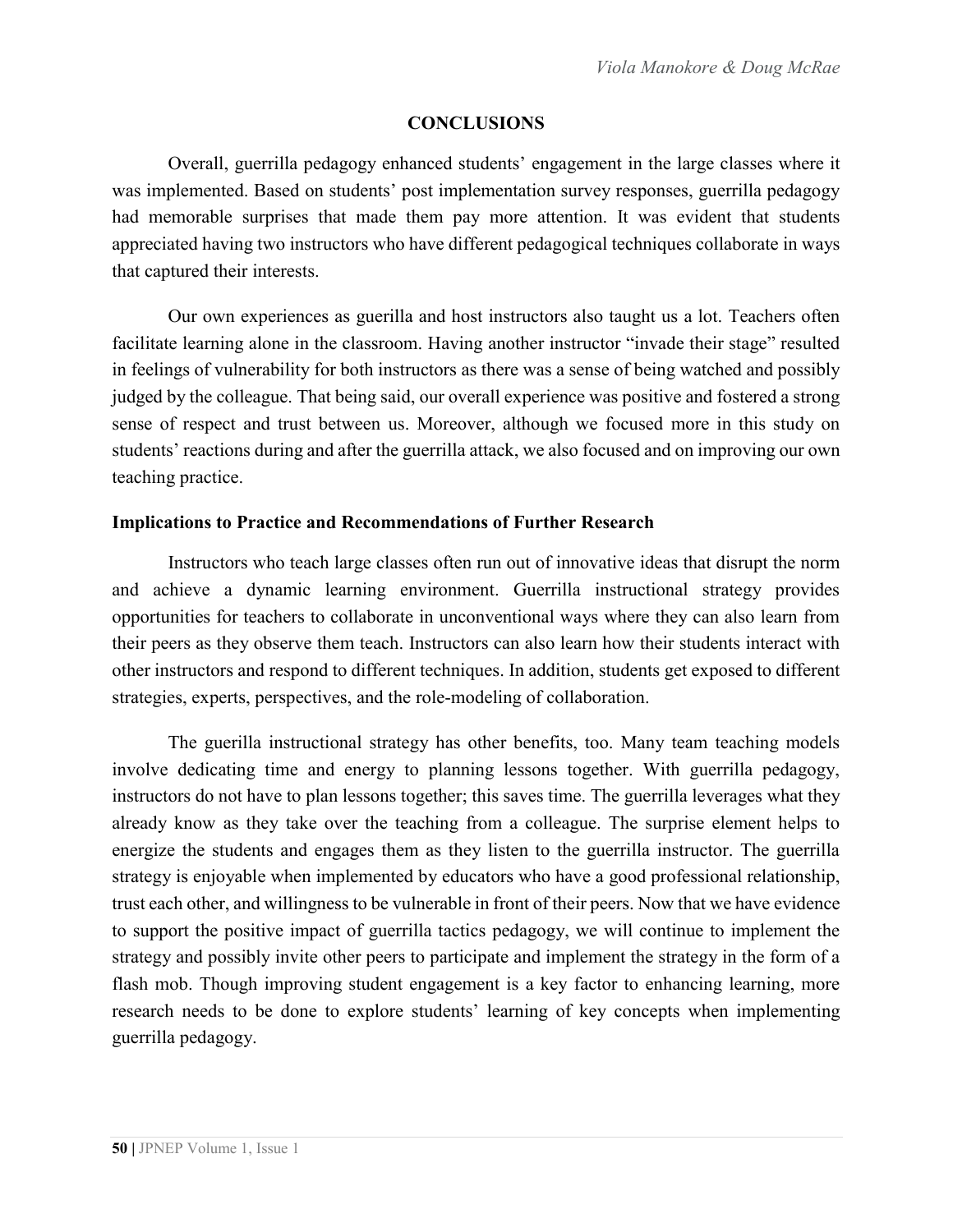#### **REFERENCES**

- Anderson, M., & Fierstein, M. (2018). Using guerrilla tactics to improve teaching. Faculty Focus: Higher Ed Teaching Strategies From Magna Publications. https://www.facultyfocus.com/articles/effective-teaching-strategies/using-guerrilla-tacticsimprove-teaching/
- Ash, L. S., & Clayton, P.H. (2009). Generating, deepening, and documenting learning: The power of critical reflection for applied learning. Journal of Applied Learning in Higher Education, 1(1), 25–48.
- Biggs, J. (1999). Teaching for quality learning at university (1st ed.). Buckingham: SRHE and Open University Press.
- Braun, V., & Clarke, V. (2006). Using thematic analysis in psychology. Qualitative Research in Psychology, 3(2), 77–101. https://doi.org/10.1191/1478088706qp063oa
- Brookfield, S. (2017). Becoming a critically reflective teacher (2nd ed.). San Francisco, CA: Jossey-Bass.
- Dalal, S. (2014). Use of team teaching in instruction. Education, 3(2) 108–110. http://citeseerx.ist.psu.edu/viewdoc/download?doi=10.1.1.680.2089&rep=rep1&type=pdf
- Friberg, J. (2018, February 12). Problems, opportunities, and wonderments: Possible subsets of "what works?" [Blog post]. The SOTL Advocate. https://illinoisstateuniversitysotl.wordpress.com/2018/02/12/problems-opportunities-andwonderments-possible-subsets-of-what-works/
- Hwang, Y. S., Hernandez, J., & Vrongistions, K. (2002). Elementary teacher education students' perceptions of team teaching. Education, 123(2), 246. ISSN: 00131172
- Hutchings, P. (2000). Introduction: Approaching the scholarship of teaching and learning. In P. Hutchings (Ed.), Opening lines: Approaches to the scholarship of teaching and learning (pp. 1–10). Menlo Park, CA: The Carnegie Foundation for the Advancement of Teaching.
- Jagger, S., Sperling, E., & Inwood, H. (2016). What's growing on here? Garden-based pedagogy in a concrete jungle. Environmental Education Research, 22(2), 271–287. https://doi.org/10.1080/13504622.2014.997195
- Johnson, B. (2003). Teacher collaboration: good for some, not so good for others, Educational Studies, 29(4), 337–350.
- Lock, J., Rainsbury, J., Clancy, T., Rosenau, P., & Ferreira, C. (2018). Influence of co-teaching on undergraduate student learning: A mixed-method study in nursing. Teaching & Learning Inquiry, 6(1), 38–51. http://dx.doi.org/10.20343/teachlearninqu.6.1.5
- Manokore, V., & McRae, D. (2020). Disruptive Pedagogy: Guerrilla Tactics in Large Classes. 6th International Conference on Higher Education Advances (HEAd'20). Universitat